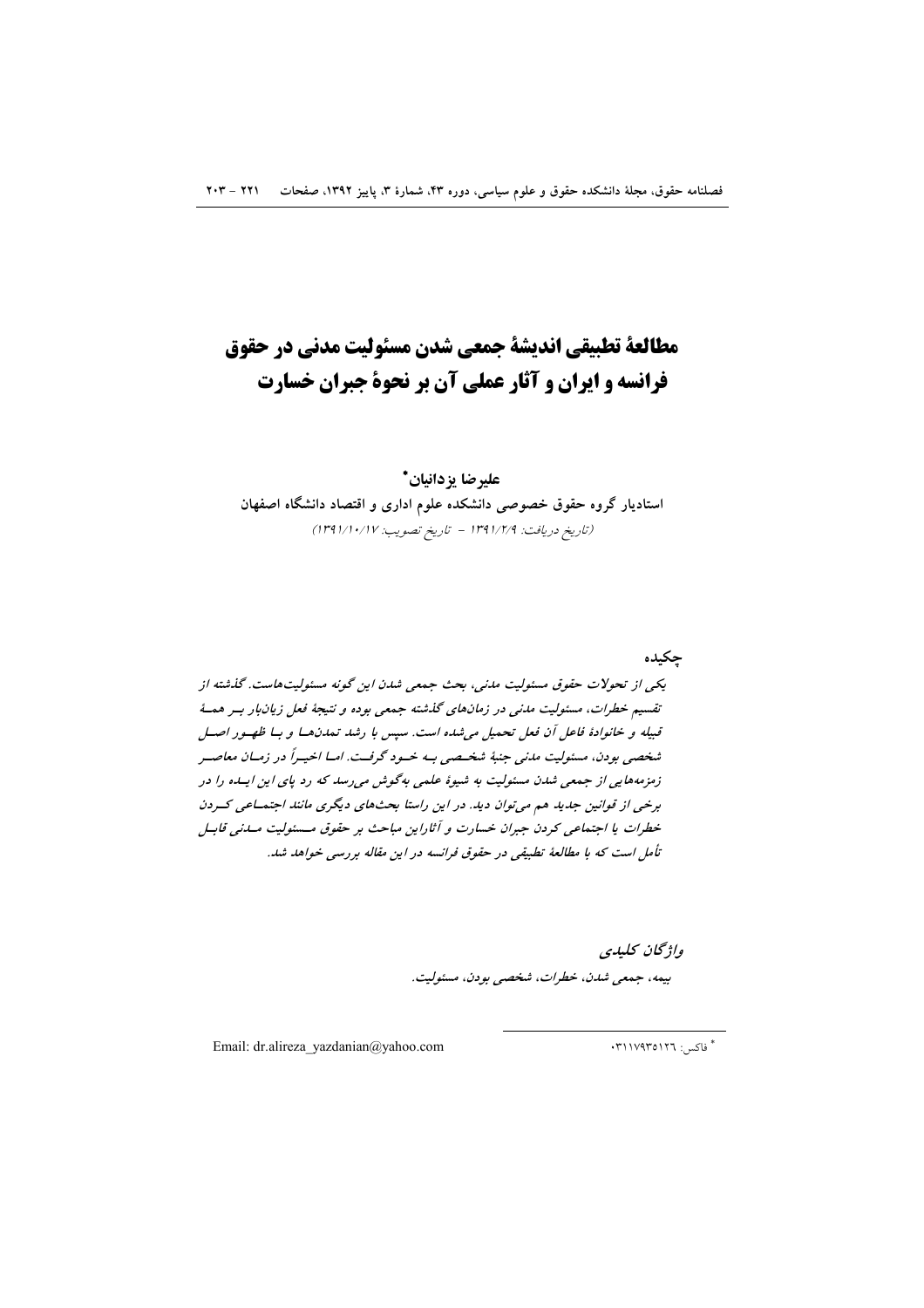#### مقدمه

 $Y \cdot Y$ 

اصل شخصی بودن مـسئولیت (شریف مرتـضی، ۱٤٠٥، ج۲، ص١٨٩؛ حلـی، ١٣٨٧، ج۱، ص٤٠٧؛ فاضـل مقـداد، ،۰۱، ج، ص۷۵؛ محقق دامـد. ۱۳۷۹، ج، ص۱۳۳) قاعدهای بدیهی بوده است. اگرچه در گذشــته حتــی در حقوق كيفري نيز چنين اصلي وجود نداشت، اما بعدها اين قاعده در مورد تحميل مسئوليت کیفری و مدنی ایجاد گردید که مسئولیت باید شخصی باشد. اما امروزه نگاهی بـه کتــابهــای جدید مربوط به حقوق مسئولیت مـدنی در حقـوق فرانـسه نـشان مـی۵هـد کـه مـسئلهٔ «زوال مسئولیت فردی» (Déclin de la responsabilité individuelle) بـه عنــوان یکــی از مــسائل جدیــد حقوق مسئوليت مدني مطرح گرديده است(Nelebecque . Jerome pansier. 2008/7) امروزه يكي از مشکلات حقوق مسئولیت مدنی این است که گاه جبران خسارت از توان مالی یک شـخص خارج است و نه تنها امکان جبران ضرر برای فاعل فعل زیانبار وجود ندارد، بلکـه اصــرار بــر جبران آن به نابودي اقتصادي فاعل مي انجامد(باديني،١٣٨٤، ص٣٥٢). در اين شرايط الـزام فاعـل بـه جبران به منزلهٔ این است که شخص تنگدستی ملزم به احیای شهری باشد (زرگـوش، ۱۳۸۵، ص۱۳). نمونهٔ دیگر اینکه اگر خطای کارمندی در یکبی از نیروگاههـای هـستهای بـه ویرانـبی شـهری بیانجامد، چگونه میتوان انتظار داشت تا وی به جبران خسارت اقــدام نمایــد. در ایــن شــرایط دعوی مسئولیت مدنی پس از طی فراز و نشیبهای زیادی به مـانع برخـورد کـرده و بـا عـدم قدرت اقتصادی فاعل، جبران خسارت صورت نمیپذیرد. در ایـن اوضـاع و احـوال سـخن از جمعی کردن جبران خسارت بیش از آنکه یک تئوری ساده باشد، یک ضرورت است. چنانچـه عدهای از همگانی کردن مسئولیت سخن گفتهانـد و ایـن گونـه سـخن از «جمعـی کـردن مسئوليت» ( La collectivization de la responsabilité) به ميان آمده است ( Delebecque.Jerome pansier.2008/8). در ابتدا باید گفت که هرچند یکی از سازوکارهای توزیع ضرر گسترش بیمه است (بادینی، ۱۳۸٤، ص٣٥١)، اما در اینجا منظور از جمعی نمودن مـسئولیت، فقـط گـسترش بیمـه نيست، زيرا بيمه گاه باعث افزايش هزينه و مـشكلات اخلاقـي مـي گـردد (بـاديني،١٣٨٤، ص٤٦٧؛ بنابراین تحمیل مسئولیت بر دولت به عنوان نمایندهٔ یک جمع یکی از مـصادیق جمعـی شــدن است. برای مثال گسترش مسئولیتهای دولت در خونهای آلوده یا در جبران خسارات ناشبی از تروریسم می تواند بهگونهای ناشی از اندیشهٔ جمعی سازی مسئولیت بوده، در عـین حـال کمتر به طور مستقیم با بیمه مرتبط باشد. برای نمونه در برخـی از کـشورها در مـورد بیمـاران ایدزی دولت مستقیماً به قربانیان غرامت میدهد (محمدی، ۱۳۸۷، ص۱۶۳) که در این موارد رد یـای انديشة جمعي شدن مسئوليت را مي توان ديد. بهاين ترتيب، دايرة اصل شخصي بـودن در حـال محدود شدن است و اشخاصی در جبـران خـسارت شـرکت مـیکننـد کـه مرتکـب تقـصیری نشدهاند. اکنون در این راستا سؤالاتی قابل طرح است: جمعی بودن مسئولیت و تقسیم خطرات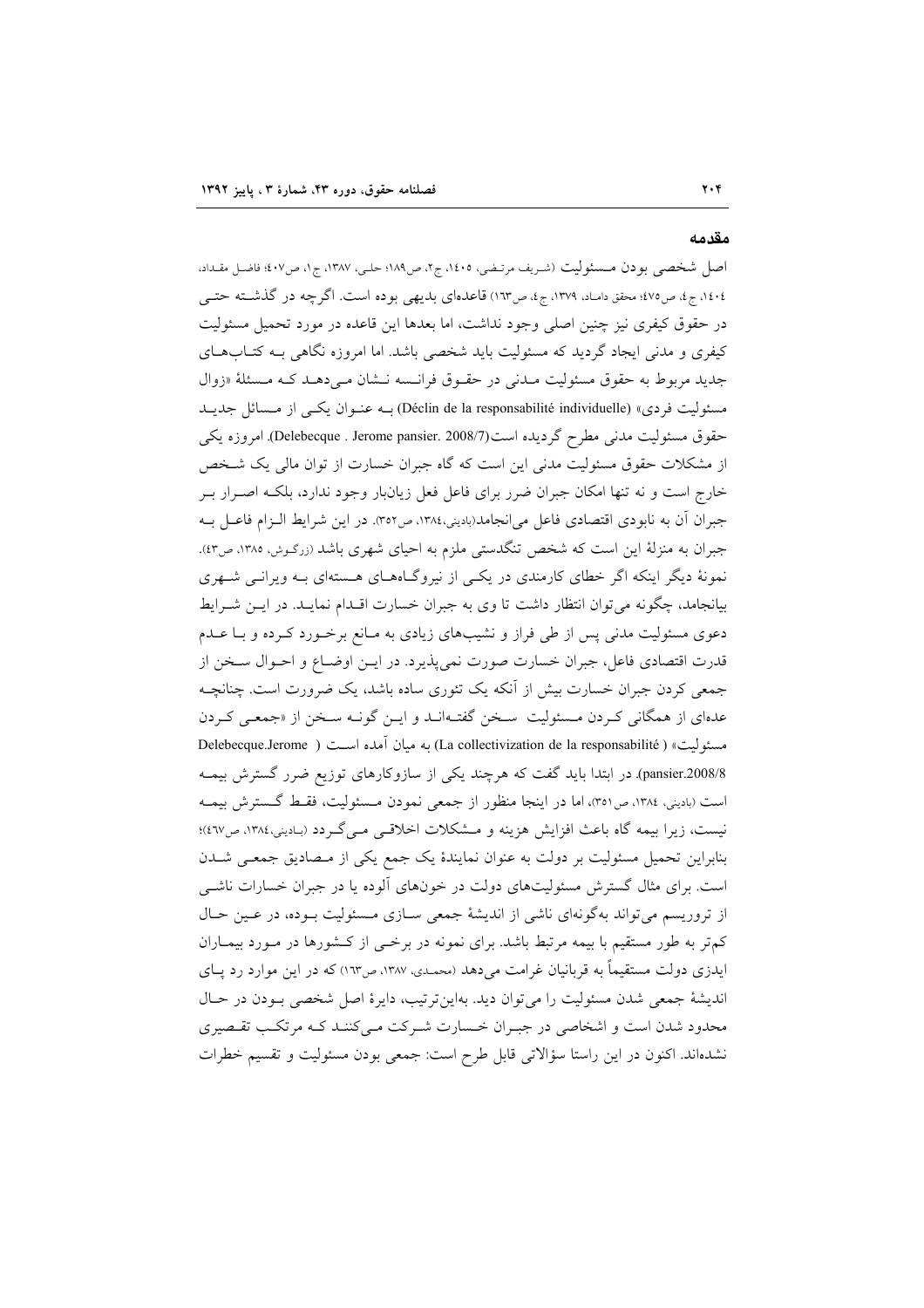آیا مسئلهای نوین است یا در گذشته نیز بوده است؟ آیا می توان در حقـوق ایـران بـا گــسترش بيمه يا مسئوليت مدني ناشي از عمل غير و يا با توسعهٔ مسئوليت بيت|لمال بـه همـان نتيجـه|ي رسید که در حقوق فرانسه با توسعهٔ صندوقهای جبران خسارت به آن دست یافتهانــد؟ درایــن مقاله به این گونه مسائل پرداخته می شود.

# گفتار اول– از مسئولیت جمعی تا مسئولیت شخصبی نخست، مطالعهٔ تاریخی

# ١. مباني تاريخي تقسيم خطرات

ايدهٔ ضرورت تعـاون بـين افـراد جامعــه در جبـران خــسارات هــر انــدازه هــم کــه ابتــدايي و غیرپیشرفته باشد، در میان اقوام کهن وجود داشته است. در زندگی روستایی که کانون خـانواده بیش از همه مورد توجه بوده، در هنگام ورود خسارات به یکـی از اعـضای خـانواده، کمـک و دستگیری و مقابله با خسارات از سوی اعضای خانواده امری طبیعی بـوده اسـت (بابـایی، ۱۳۸۶. صه). انسان نوع خود را دوست داشته و این ایدهٔ تعاون از نوعپرستی و قبانون نیباز انسان بـه انسان سرچشمه می گرفته (محمود صالحی، ١٣٨٤، ص٦٩) و همکـاري عـدهاي از افـراد جامعــه بـراي مقابله و غلبه بر خطرات آن روزگار، اساس این ایــده را تــشکیل مــیداده اســت کــه در مقابــل خطرات بايد به طور دسته جمعي اقدام نمود؛ مانند موقعي كه افراد قبيله به طـور دسـتهجمعـي به شکار میرفتند. بنابراین جمعی بودن مسئولیتها و تقسیم خطرات ایدهای کهن بوده است. چنانکه عدمای معتقدند چینیها اولین قومی بودند که در سه هزار سال قبل از میلاد، اصلبی بـا عنوان اصل تقسیم خطر را در باربری دریایی رعایت می کردند. به این منظور کالاهایی را کـه از طریق رودخانه حمل می شد در کشتی های مختلف می گذاشتند تا اگر یکسی از کـشتی هـا غـرق شد، بقیه کالاها در کشتیهای دیگر سـالم بـه مقـصد برسـد. در زمـان سـلطنت حمـورابی در حمایت از کاروان های تجاری قوانین خاصی وضع شده بود که مالاالتجارهای کـه بـه «کلـده» حمل می شد، اگر خسارت میدید، خسارات وارده به شیوهٔ جمعی از سوی ساکنان شهر «بابـل» جبران می شد. در مصر نیز از اهرام اطلاعاتی بـهدسـت آمـده کـه صـندوقهـای تعـاون بـرای يرداخت هزينه كفن و دفن وجود داشته است (شيباني، ج۱، ١٣٥١، ص١١). در مصر از يک پياپيروس برمیآید که سنگتراشان مصر باستان در ٤٥٠٠ سال قبل از میلاد بـرای کمـک بـه یکـدیگر در موارد وقوع زيان صندوقهايي را قرار داده بودند تا ضـرر را بـين خـويش سرشـكن كننـد. در سال های ٦٤٠ تا ٥٥٨ قبل از ميلاد در آتن ميان اعضای برخی از اصناف يا گروههای مذهبی يـا سیاسی انجمنهایی به وجود اَمده بود که هدف اَنها حمایت از اعضا در مقابـل زیــان بــود. در این انجمنها صندوقهایی تشکیل شده بود که ماهانه از اعضا مبالغی میگرفتند تـا در صـورت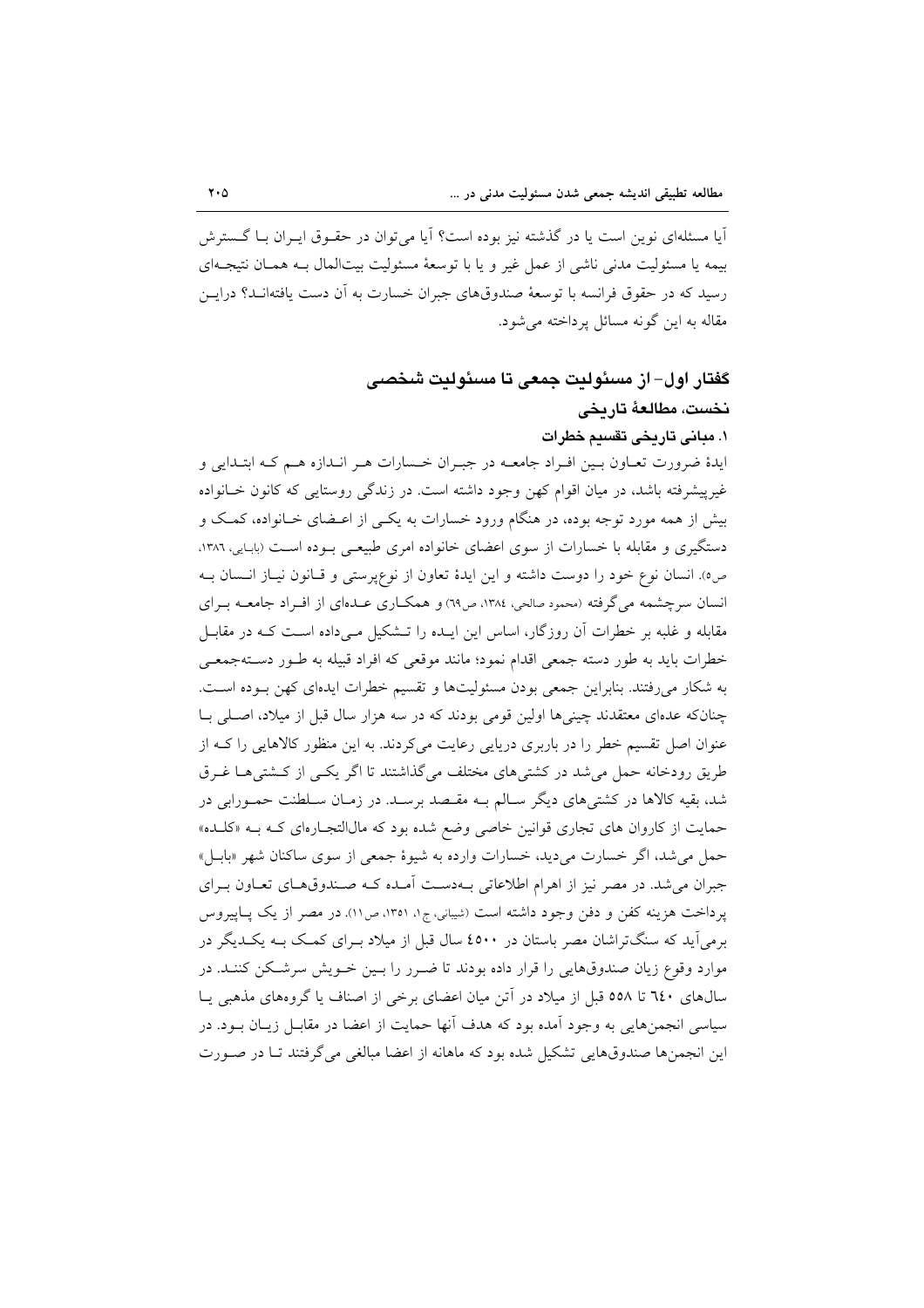ورود ضرر، خسارات زیاندیده را جبران کنند (صالحی، ۱۳۸٤، ص۷۰). در فاصلهٔ سال های ۷۰۰ تـا ۹۱٦ قبل از ميلاد در شهر «لوان» در جزيرهٔ «رودس» قانوني وضع شده بود كـه طبـق أن «زيـان عمومي» (General average) به عنوان يک رسم تجـاري پذيرفتـه شـده و در ايـن قـانون اصـل سرشکن نمودن خسارات بین عدمای از اشخاص دیده می شد (صالحی، ۱۳۸٤، ص۷۰). بــه عبــارتی فرمول «جتی۳ن» (Jettison)مطرح بود که طبق اَن اگر در موردی برای نجات کالاها و کــشتی، کالاهایی به دریا ریخته می شد، اشخاصی که کالاهایشان نجـات پیـدا مـی کـرد بایـد خـسارت اشخاصی را که کالایشان به دریا ریخته میشد، جبران مـیکردنــد (امیـد، ج۲، ۱۳۵۳، ص۱۶۵؛ آیــوامی، ۱۳۷۵، ص۲۰۰). این مقررات در قــوانین «ژوســتینین» نیــز انعکــاس یافــت و امیراطــور رم «ســزار بيزانتين» (Byzantin-Caesar) نيز اين مقررات را لازمالرعايه مي شمرد (شـيباني، ج١، ١٣٥١، ص١١). در میان برخی از قبایل آسیایی هم مؤسسات خیریهای وجود داشت کـه بـه سـاحل نــشینان خلــیج فارس کمک میکرد و هرگاه شخصی بدون تقصیر کشتی خـود را از دسـت مـیداد، بــه خـرج دیگر دریانوردان یک کشتی برای وی تهیه میشد. در فلسطین میان چارپاداران مرسوم بـود کـه هر گاه شخصی حیوان خــود را از دسـت مــیداد، دیگــران مــی بایــست حیــوانی بــه او بدهنــد. همچنانکه میان همراهان کاروان این تعهد دیده میشد که با همدیگر پیمـان مـی بـستند کـه در مواردی که یکی از همراهان متبضرر گردد، دیگران خسارات وی را بیردازنید (حامنهای، ۱۳۵۹، ص۱۲). نکتهٔ دیگر اینکه در زمانهای دور در راستای جمعی کردن خطرات در مواردی خطرات و جبران ضرر ناشی از آن برعهدهٔ دولتها بود. چنانکه از برخی از ادعاها و دعـاوی مـیتـوان دریافت که برای مثال در اسپانیا خطر دریا و جبران خسارات ناشی از آن برعهدهٔ دولت اسـپانیا بوده است. ْ همچنین امیراطور رم در سال ٤١ میلادی برای تشویق کشتی سازی و تــأمین گنــدم مورد نیاز شهر رم خسارات ناشی از طوفان را پذیرفت (شیبانی، ج۱، ۱۳۵۱، ص۱٤). نه تنها در عهـد باستان ايدهٔ جمعي بودن مسئوليت بهچشم مي خورد، در قرون وسطا نيز چنـين ايـدهاي وجـود داشت. در این دوران انجمنها و شرکتهایی برای یاریرسانی وجود داشته و نظام فئودالیته نيز اين قبيل انجمنها را تشويق مي كرده است. مجـامعي بـه نـام «ژيلـد» (Gild) ميـان اعــضاي صنفها تشکیل شده بود که هدف آنها حمایت از زیاندیدگان بود. کلیسا نیز که پاری رساندن را وظيفةُ اخلاقي مي دانست، اين صندوقها را تشويق مي كرد (صالحي، ١٣٨٤، ص٧١).

۱. چنانکه کشاورزی به نام «پستی مولیوس» (Postimulius) قبل از میلاد از مالیات فراری بوده و ادعا می کرده که خطر دریا برعهدهٔ دولت اسپانیا بوده است و دولت باید خساراتی را که در اثر شکست کشتیها به کشاورزی وی وارد شده جبران کند.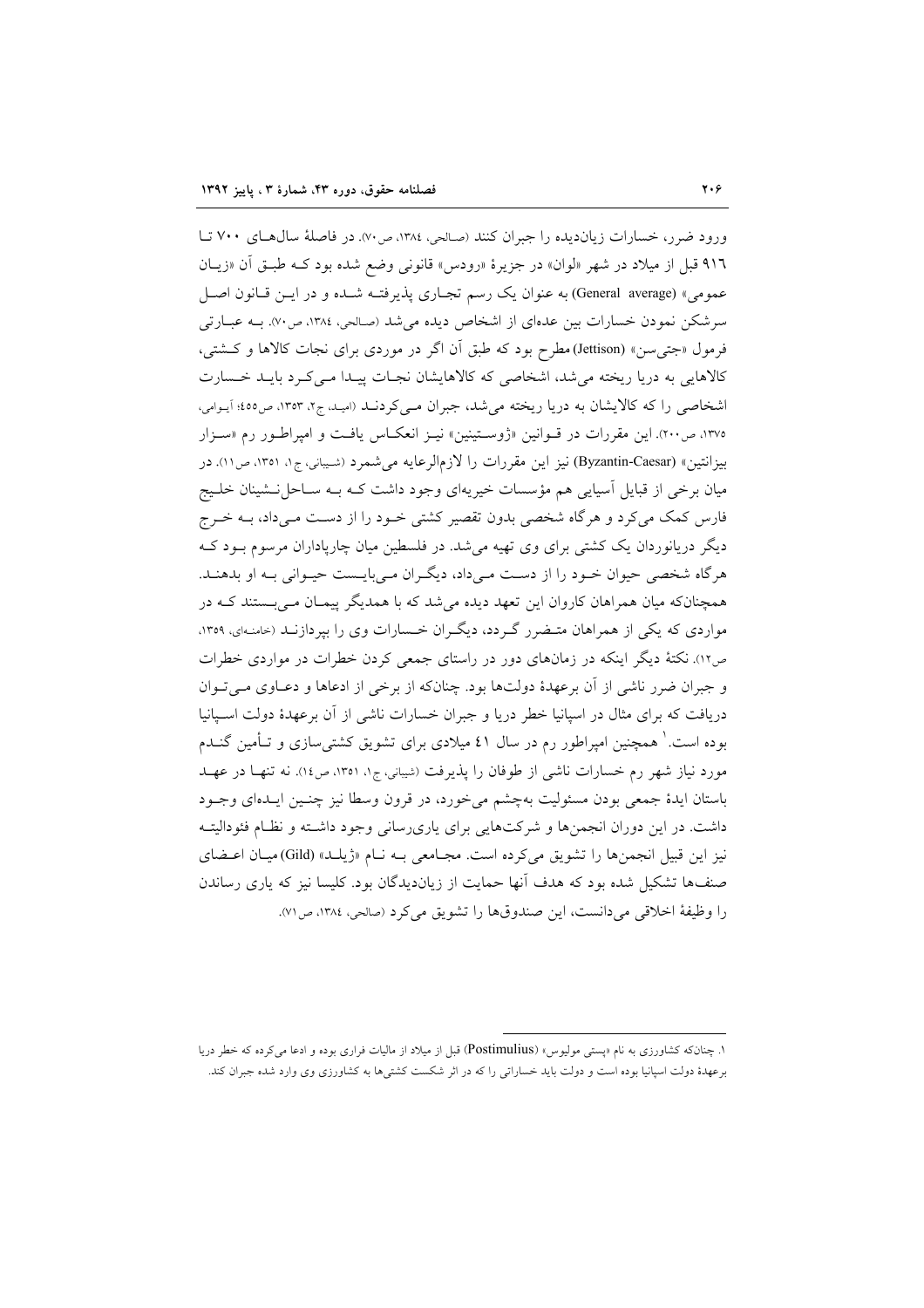٢. تقسيم خطرات در حقوق اسلامى در دین اسلام مقرراتی در زمینهٔ تقسیم خطرات در قانون مجازات منعکس شده است. با وقـوع جنایت، تعهدی با موضوع جبران خسارت بر ذمه جانبی بار میشود که مشابه دین و تعهد ناشبی از جرم است ْ'( Viney,1995:121). از سوی دیگر، مسئولیت مدنیْ کیفر گناه نیست تا لزومـی بــه رعايت كامل قاعدهٔ شخصي بودن باشد. مسئوليت مدني پرداخـت ديــن اسـت و كـسى كــه آن رابهتر تحمل كند مي يردازد (Bénabent.2005/397). امروزه جبران خسارت گاه از عهدهٔ يک نفـر خارج است و بهتر است بین افراد متعدد سرشکن گردد. در این راستا نهاد بیمه یکی از بهتـرین ابزارها برای نیل به این هدف است. در چنین وضعیتی به نظر می رسد حقوق اسلامی یکی از کامل ترین سیستمهای حقوقی است که قرنها قبل به ایــن نتیجــه رسـیده اســت کــه بــا وجــود «قاعدهٔ وزر»، مسئولیت در مواردی باید بین افراد سرشکن گـردد.اولـین نمونـهٔ آن نهـاد عاقلـه است که یک بیمه خانوادگی است. مسئولیت «خویشان نـسبی» هـم مطـرح شـده و در نهایـت صندوقی با عنوان «بیتالمال» برای تضمین جبران خسارت وجود دارد. در حقوق فرانسه نیـز با مسئول دانستن افرادی در کنـار فاعـل، سـعی در جبـران کامـل خـسارت زیـان(دیـده دارنـد (Légier.2008/110) و حق زيان ديده مورد تضمين قرار گرفته است (Malinvaud.2005/368)؛ در فقه نیز چنین ایدهای مورد توجه بوده است. بنـابراین بـه جـای اینکـه گفتـه شـود نهـاد عاقلـه فایدهای ندارد (مرعشی شوشتری، ۱۳۷۲، ص۱۲۷)، می توان گفت که دیسه نسوعی مسسئولیت بسه جب ان خسارتی است که مبلغ آن چنان زیاد است که تحمیل آن بر یک نفر گاه ممکن نیست و عاقلـه وي را در يرداخت آن ياري مي نمايـد (جـصاص، ١٤١٥، ج٢، ص٢٨١) و مبنـاي ضـمان عاقلــه نــوعي تعاون و همیاری اجتماعی است که بر این مبنا افـراد یـک خـانواده موظـف بـه اعانـه و یـاری یکدیگرند (کاشانی، ۱٤٠٩، ج/ ص٢٥٦). در مورد خویشان نسبی نیز مبنای آن حفظ دماء و به عبارتی جبران خسارات است (حر عباملي، ١٤١٤، ج٢٩، ص٣٩٥). مبنياي مسئوليت بيتالمبال نيبز جبران خسارت مجنى عليه و جلوگيري از پايمال شدن حق زيـان(ديـده اسـت (كلينـي، ١٣٦٧، ج٧، ص٣٥٦). بنابراین در سیستم حقوق اسلام نیز تقسیم خطرات امری بدیهی است و بر مبنای آیهٔ «تعـاونوا» مسلمانان موظف به کمک به یکدیگر شدهاند.

#### ۳. جمعی بودن مسئولیت در دوران انتقام خصوصی

گذشته از تقسیم خطرات بر مبنای تعاون و همیاری بین افراد، از لحاظ تاریخی، در گذشته فعل زیــان بــار یــک شــخص، فعــل زیــان بــار یــک قبیلــه محــسوب مــی شــد ( Responsabilité

١. در حقوق فرانسه، جرم به عنوان يكي از منابع تعهدات است كه مشابه اين عقيده فقهي است كه جنايت را منشأ ضمان می داند (مراغی، ۱٤١٧، ج ٢، ص ٢٥).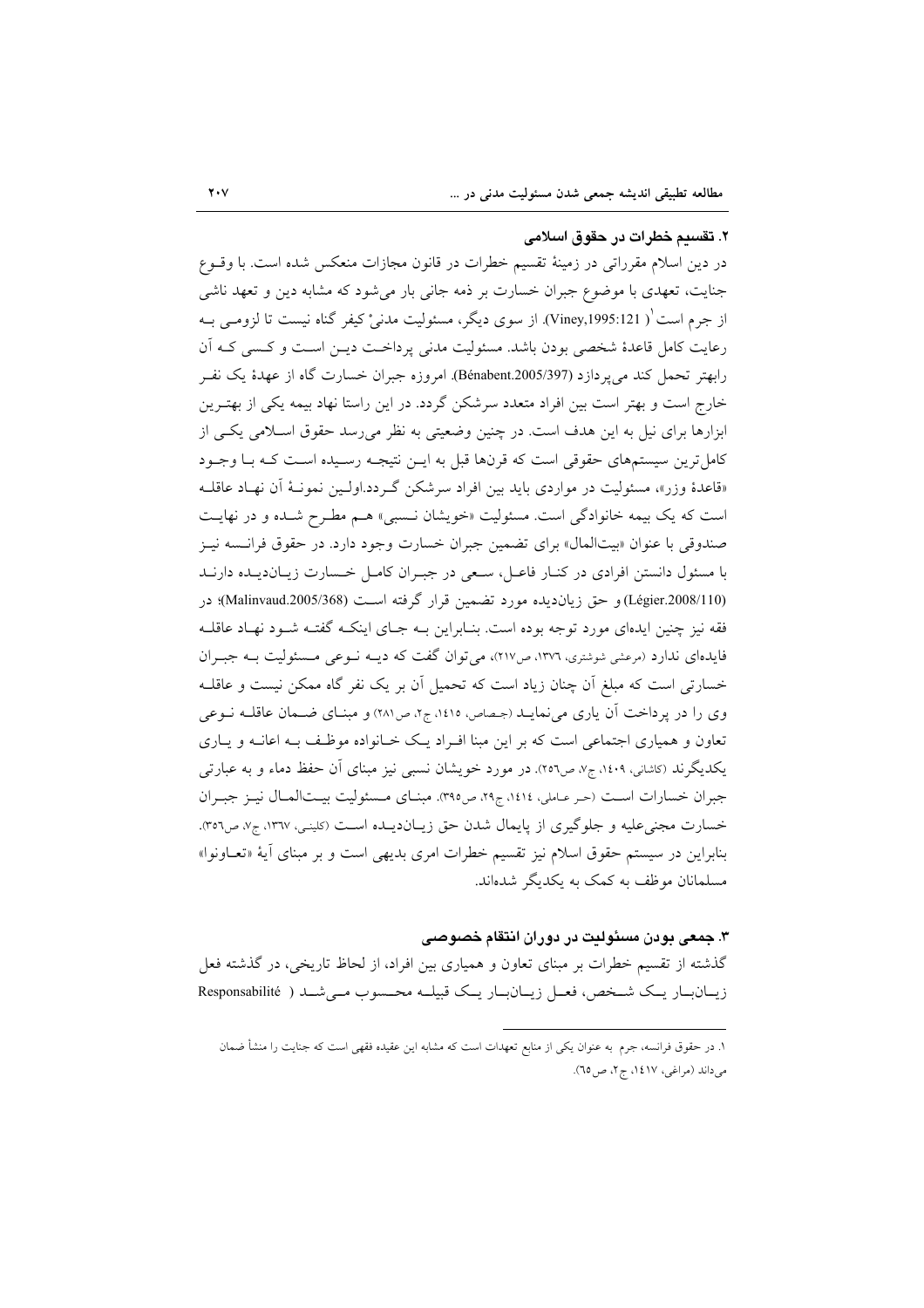individuelle,Garanties collectives. 1998/26) و خسارتی کـه از سـوی یکـی از افـراد قبیلــه بـر شخصی وارد می آمد، سبب می شد زیاندیده یا قبیلهٔ وی تاوان آن را از تمامی افـراد خـانواده و قبيلة فاعل فعل زيانبار بخواهند (محمـد جعفـر، ١٤١٤، ص٥ ؛ 5/ Colin. Maistre du chambon. 1999). مسئولیت یا تاوان یک عمل زیان<sub>ا</sub>بار به صورت « مسئولیت جمعی» بـر افـراد زیـادی تحمیـل مسي شلہ ( Colin. Maistre du chambon. 1999 /5 et Deroussin. 2007/643؛ بناهري داور، ١٣٨٠، ص ٦٥؛ معتمد. ۱۳۵۱، ج ۱. ص۱۱). در گذشته، مسئولیت قابل تفکیک بــه مــسئولیت مــدنی و جزایــی نبــوده (ولیدی، ۱۳۷۸، ج۱، ص۱۹۷ و شامبیاتی، ۱۳۷۵، ج۱، ص۱٤۹) و مسئولیت جمعی حقوق کیفری در مسئولیت مدني نيز وجود داشته است ( Cardascia.1998/1 et Viney. 1995/120). در اين دوره صرف نظر از عوامل رواني فاعل، صرف ارتكاب فعل براي تحقق مسئوليت كافي بـوده و ضـابطة مـسئوليتْ عيني (objective) تلقى مى شده (وليدى، ١٣٧٨، ج١، ص١٩٦) و جمعـى بــودن مــسئوليت مــدنى بعيــد نبو ده است ( Viney. 1995/120).

#### ۴. تعدىل جمعى بودن مسئولىت

با ظهور دولتها و ادیان، به تدریج دوران انتقام خصوصی رنگ باخت. با ظهور دولت، اولاً در موارد خاصی انتقام ممنوع شد و ثانیاً قبیله فاعل فعل زیانبـار حـق داشــتند کـه وی را تحویــل مجنی علیه یا خانوادهٔ وی دهند که این اقدام گامی به سوی اصل شخصی شدن بود. بـا افـزایش قدرت حاکمیت، دولت طرفین را دعوت میکرد تا در ازای دریافت مبلغی از مجازات شخصی صرف نظر كنند ( Deroussin. 2007/644) و بعداً اين «سازش اختياري» (composition volontaire) اجباری شد و این اجبار بر هر دو طرف بار گردیدو فاعـل و زیـاندیـده ملـزم بـه دریافـت آن بودند( 5/ Colin. Maistre du chambon. 1999). همچنین بین دعـوی مــدنی و کیفـری مرزهـایی ترسيم شد (Viney. 1995/13) و شايد بتوان گفت منشأ اوليهٔ مسئوليت مــدني را بايــد در همــين زمان دنبال کرد، زیرا به تدریج این ایده بهوجود آمد که این پول تاوانی است که زیـاندیــده را تشفی خاطر میبخشد و به جای اینکه به دولت داده شود، باید بـه مجنـیعلیـه یـا زیـاندیـلـه يرداخت گردد. علت ديگري كه در تحولات فوق تأثير داشت، پيدايش قاعدهٔ قصاص در اديـان الهـي بــود(بـاهري داور،١٣٨٠، ص٦٥) كــه در ابتــدا در ديــن يهــود مــيتــوان نمونــهٔ آن را يافــت (Responsabilité individuelle,Garanties collectives.1998/26). مطابق اين قاعده، مسشوليت بايــد به اندازهٔ آسیب باشد (ولیدی، ۱۳۷۸، ج۱، ص۱۹۷)، به همین دلیل در مواردی که قصاص ممکن نبود، این اندیشه بهوجود آمد که برای تشفی خاطر زیاندیده، مبلغی یول پرداخت شود. بنـابراین بــا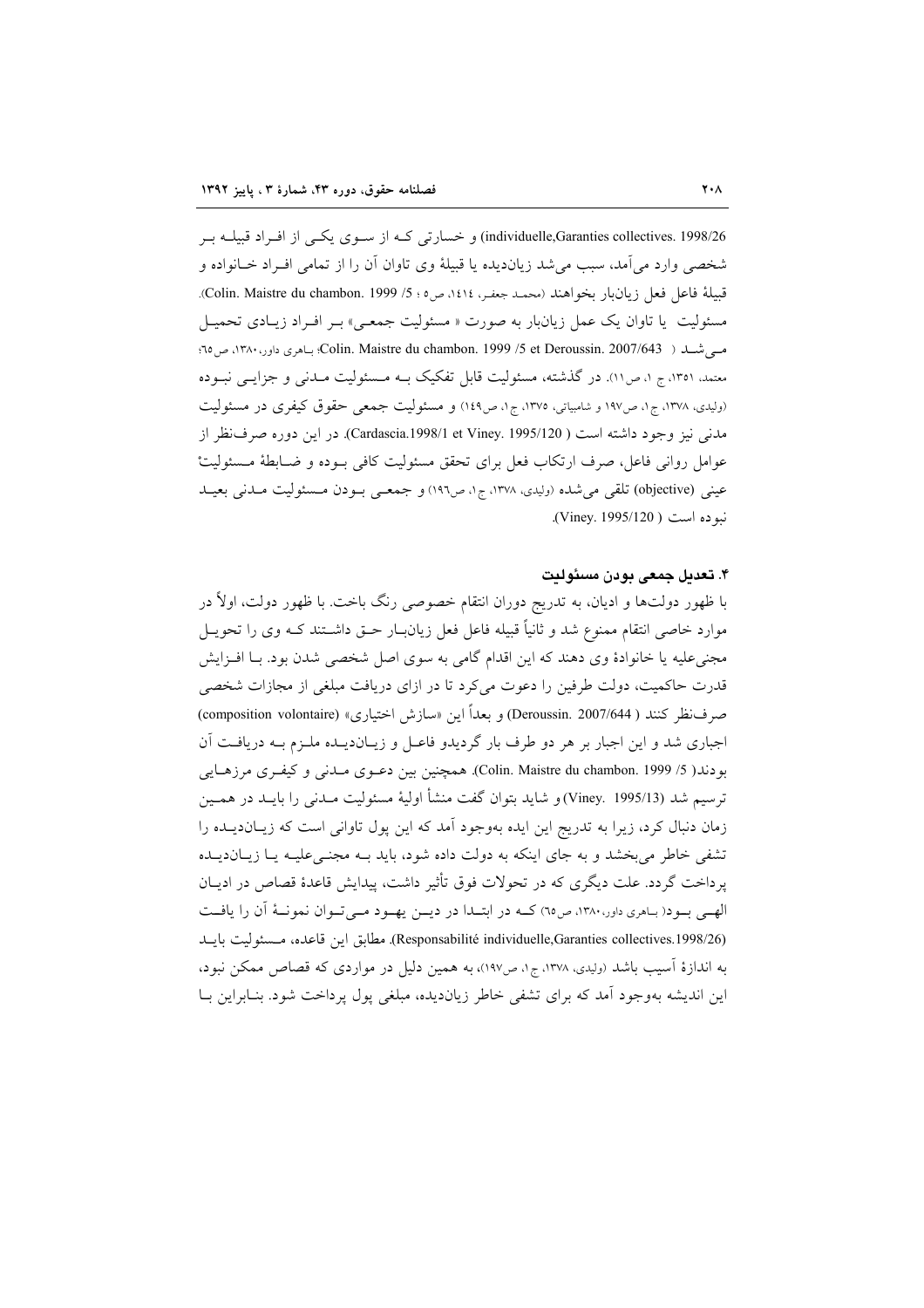ييدايش دولتها و ظهور اديان الهي مسئوليت جمعي ضعيف شد ( Deroussin. 2007/643) و در تعالیم ادیان و مخصوصاً در اسلام بر شخصی بودن آن تأکید گردید. ا

# ۵. يىداىش اصل شخصى بودن مسئولىت

ظهور اصل شخصی بودن مسئولیت را باید در قوانین کهن جستجو نمود؛ برای مثـال در قـانون حمورابی اصل شخصی بودن مسئولیت به چشم می خـورد <sup>۲</sup> (کینـگ، ۱۳۸۳، ص۶۲ بـه بعـد). البتــه در برخی از مواد آن شخصی بودن مورد پذیرش قرار نگرفتـه اسـت" . بـاوجوداین، تولـد رسـمی اصل شخصی بودن مسئولیت در حقوق موضوعه با انقلاب فرانسیه گیره خیورده است، زیبرا وجود جمعی بودن مسئولیت در فرانسه بود که حقـوقدانــان بــه اَن اعتــراض داشــتند ٔ ( .Radé 2005/6). بهاين ترتيب، مسئوليت جمعي (la responsabilité collective) كه تا قبرون وسيطا اداميه يافت، جماى خـود را بـه «اصـل شخـصى بـودن مـسئوليت» ( Le principe de responsabilité (individuelle) داد ( Viney, 1995/12).

# دوم، مفهوم و مبنای اصل شخصی بودن مسئولیت ١. مفهوم اصل شخصى بودن مسئولدت

در حقبوق جبزا، مسئوليت كيف ي ناشبي از عميل شخص ( la responsabilité pénal du Fait personnel) یکی از اصول مسلم بـهشــمار مـیرود ( Colin. Maistre du chambon. 1999 /212 et Herring. 2004./20 et Baudry- Lacantinerie. 1921 /375). اين اصل در حقوق مسئوليت ملدني نیز وارد، و مسئولیت به اعمالی محدود شده که مقصر انجام داده است ( .Baudry- Lacantinerie 375/ 1921 ؛ سنهوري، ١٩٩٨، ج ١، ص ٨٧٧).

١. سورة فاطر، آية ١٨.و سورة نساء، آية ١٢٣ و سورة فصلت، آية ٤٦

۲. مادهٔ ۱۹۲ این قانون مقرر میدارد: «هرگاه مردی چشم کسی را درآورد چشم او درآورده خواهــد شــد» و مــادهٔ ۱۹۷ قــانون مزبور مقرر داشته است: «هرگاه کسی استخوان مرد دیگری را بشکند استخوانهایش شکسته خواهد شد» و طبق مادهٔ ۲۰۰ ایــن قانون «هرگاه مردی دندانهای مرد همطراز خود را بشکند دندانهای او شکسته خواهد شد»

۳. برای مثال مادهٔ ۲۰۹ قانون حمورابی مقرر میدارد: «هرگاه مردی زنی را بزند و بعد آن زن کودکش سـقط شـود آن مـرد ده شکل برای آن کودک خواهد پرداخت» و مادهٔ ۲۱۰ قانون مزبور با شکستن اصل شخصی بودن مقرر داشته است: «هرگاه چنین زنی بمیرد دختر آن مرد کشته خواهد شد»

٤. برای مثال در حقوق قدیم فرانسه توهین به پادشاه نه تنها اعدام شخص را دربرداشت، سبب تنبیه خانواده و ضبط اموال وی نیز میشد. به همین جهت با تصویب قانون جزای فرانسه در سال ۱۷۹۱م عملاً اصل شخصی بودنْ وارد حقوق موضوعه شد.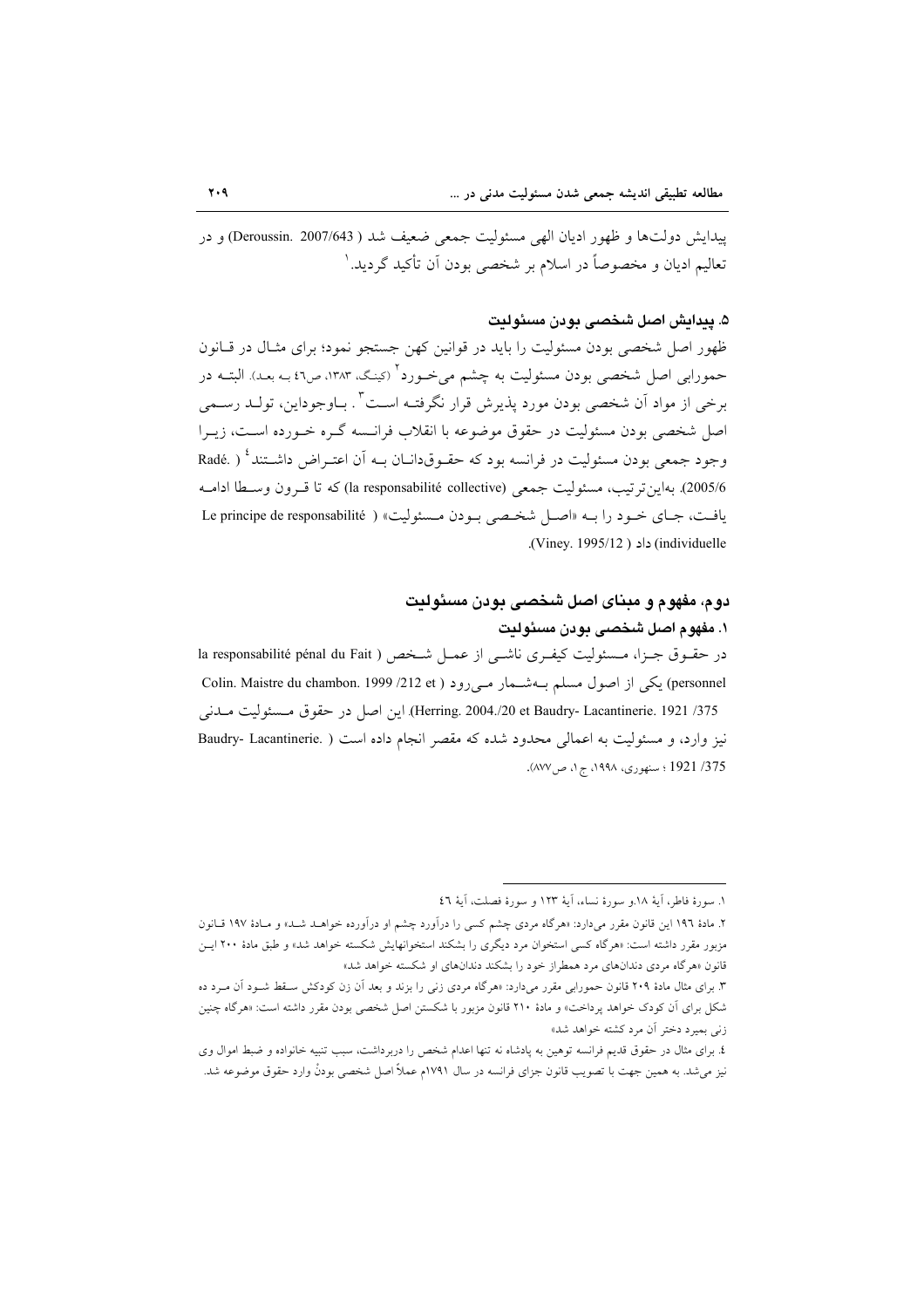# ۲. ريشههاي اصل شخصي پودن مسئوليت در حقوق ايران

اصل شخصی بودن مسئولیتْ ریشه در «قاعدهٔ وزر» دارد که طبق اَن هـیچکـس مـسئول اعمــال دیگران نیست. منبع این قاعده در آیهٔ «لا تــزر وازره وزر اخــری» ٰ اســت. در قــراَن نیــز اَیــاتمی وجود دارد که هر انسانی را مأخوذ به اعمال خود دانــسته اسـت'. در روایــات نیــز ریــشهٔ ایــن قاعـــاده وجــود دارد (محقــق دامــاد، ١٣٧٩، ج٤، ص١٦٣؛ جبعــي العــاملي،١٣٧٢، ج٢، ص٢٠٢؛ حلــي (محقــق)، ١٣٧٧، ص ۲۷۱).

# گفتاردوم– از مسئولیت شخصی تا مسئولیت جمعی نخست، مسئلةَ افولِ مسئوِلِيت فرييٍ و تأثير آن بر مسئوِلِيت مدنى

#### ۱. افول مسئوليت فردي

مادهٔ ۱۳۸۲ ق.م.ف که اشاره به اصل مسئولیت ناشی از فعل شخصی دارد ٌ، به زعم حقوقدانان فرانسه يكي از بهترين مواد قانون مــدني (Martin, 1896,295) و از نظـر شــوراي قــانون اساســي فرانسه داراي ارزش بنيبادين است ( 2006/285 .Lecourt.Arnaud. 2008 /202 et. Porchy-Simon. 2006/285 N.617). نكتهٔ دیگر این كه مسئولیت نه تنها دارای «حالتی قهقرایی» (Façon rétroactive) است و شخص برای اعمال گذشته خود مسئولیت دارد، بلکـه نویـسندگان فرانـسوی در ابتـدا بـرای مسئولیت یک ویژگی شخصی نیز قائل بودند. علت این امر را باید در وضعیت روابط اجتماعی سال های ١٨٠٤ جستجو نمود كه روابط افراد در حقوق خصوصی رابطهٔ فرد با فرد بوده است. اما با انقلاب صنعتي و ماشيني شدن جوامع، رابطة افراد با هم بيشتر مبدل به رابطة اشـخاص و ماشین شد و انقلاب صنعتی زمینهساز حوادث مهلک گردید. در زندگی کشاورزی انسان بیشتر سکون را آموخته بود، زیرا بر روی زمین کار میکرد و در کنـار همـان زمـین کـشاورزی نیـز معمولا سکنا داشت؛ درحالی که با انقلاب صنعتی تحرک را تجربه کرد، زیرا منـابع زیرزمینـی و کارگاهها گاه در دو مکان متفاوت بودند و برای بهدست آوردن منـابع بـه مـسافرت نيـاز بـود همچنانکه توزیع و فروش این تولیدات گاه مسافرت را ضروری می نمود. از سوی دیگـر لازم بود تا در زمان نیز صرفهجویی گردد. این امر اقتضا می نمود تا از وسـایل سـریع|لـسیر اسـتفاده شود و به موازات بهبود وسایل از نظر سرعت، خطرات نیز هــم از نظـر شــدت و هــم از نظـر تعداد افزایش می یافت. از سوی دیگر با پیچیـده شـدن وسـایل مزبـور، اثبـات تقـصیر دشـوار

١. سورة انعام، آية ١٦٤؛ سورة اسراء، آية ١٥؛ سورة فاطر، آية ١٨. سورة زمر، آية ٧؛ سورة نجم، آية ٣٨.

٢. سورة مدثر، أيهٔ ٣٨؛ سورة طور، أيهٔ ٢١ .

۳. طبق مادهٔ ۱۳۸۲ ق.م.ف: « هر عمل شخص که سبب خسارت دیگری گردد موجب التزام کسی است که خسارت از تقصیر او ناشی شده تا خسارت را جبران کند» که اشارهای به اصل شخصی بودن است ( Starck. 1972/85).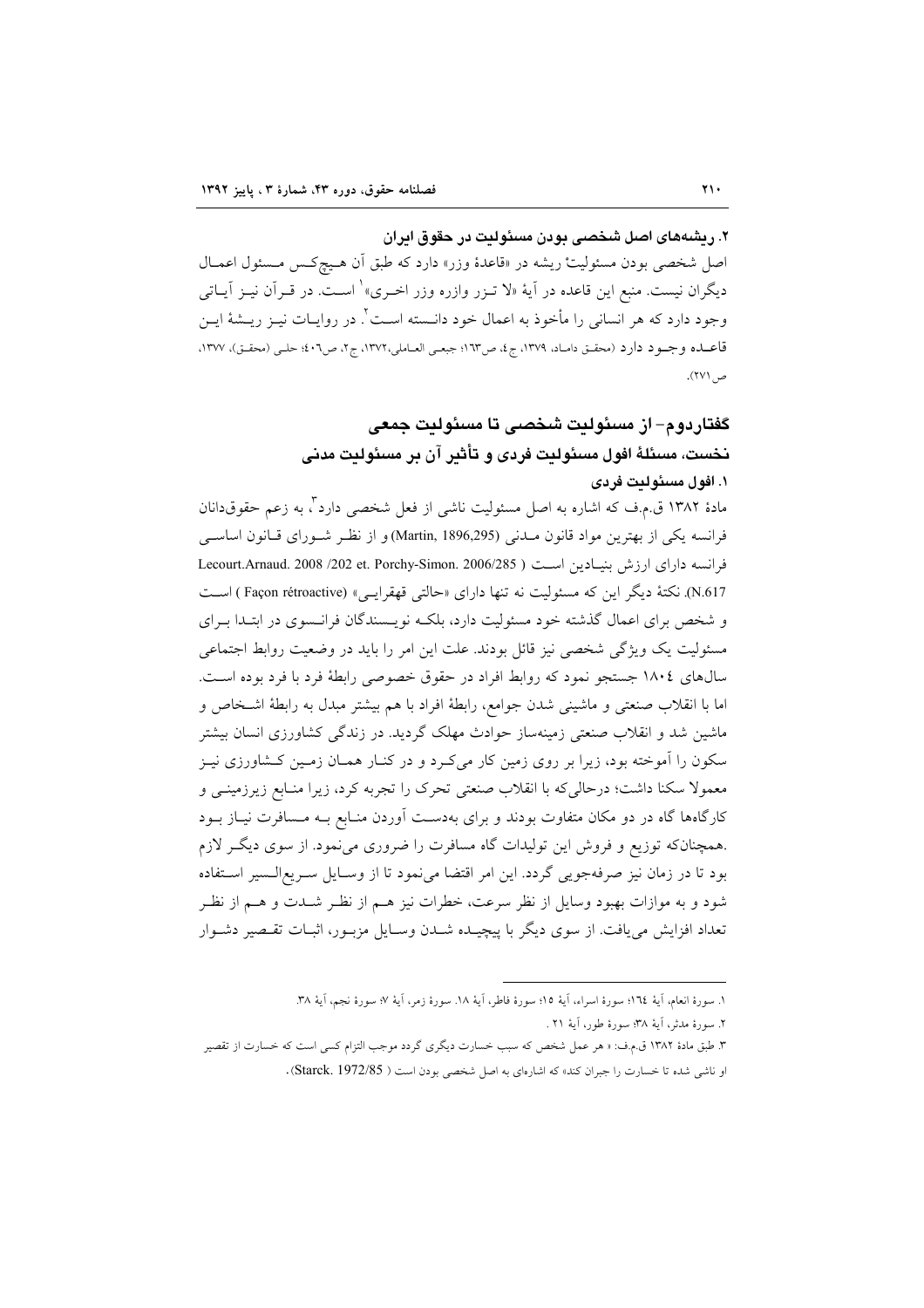می نمود، زیرا با صنعتی شدن جهان، بشر وسایل خارقالعاده و نیروهای مرمـوز را بـه خــدمت گرفت که حتی برای خود وی هم مجهول بود. در چنـین وضـعیتی یـا اصـلاً تقـصیری وجـود نداشت یا اثبات اَن ممکن نبود ْ (Josserand,1936,41). در چنین شرایطی نمی شد انتظار داشـت تا حقوق مسئولیت مدنی از تحولات در امان باشد. چنانکه از یک سـو خـسارتهـای جمعـی جای خسارت فردی را گرفت ( Likillimba, 2009,1)و از سویی دیگر وجدان به این امر واقتف گردید که دیگر یک شخص نمی تواند همه خساراتها را تحمل کند. ایــن نگرانـی هــا یکــی از تحولات بزرگ را در زمینهٔ مسئولیت مدنی فراهم ساخت که این تحول، ظهور بیمـه در دنیـای حقوق به شکل علمی بود. نکتهٔ دیگر اینکه با جنگ جهانی دوم و کاربرد سلاحهای هستهای ثابت گردید که افعال بشر بر نسلهای آتی اثرگذار است. همچنین خسارتهای زیستهحیطی این ایده را در میان طرفداران محیط زیست به وجود آورد که برخلاف گذشته کـه مـسئولیت «حالت قهقرايي» داشت، ديگر امروزه مسئوليت فقط نسبت به اعمال گذشته نيست، ىلكـه بابــد طبق «اصل احتیاط» چنان عمل نمود که عمل کنونی مسئولیت آینـده را در پـبی نداشـته باشـد (Jourdain, 2000 / 51 et Viney. 2007 / 1542). در اين شرايط با گردش چرخهاي زندگي خسارات نیز یکی پس از دیگری به وقوع میپیوست. حـال از یـک سـو اصـل جبـران کامـل خسارات در حقوق مسئولیت مدنی اقتضا می نمود که همه خسارات جبـران گـردد و از سـوی دیگر منابع مالی افراد آن قدر کافی نبود تا بتوان همه خسارات را جبـران کـرد و از همـین جـا مسئولیت فردی ضعفهای خود را نشان داد. چنانکه در کتب مـسئولیت مـدنی مـسئلهای بـا عنوان «افول مسئوليت فردي» ( Déclin de la responsabilité individuelle) مطرح شد ( elebecque (Jerome pansier. 2008/7). از سوی دیگر بیمه اختیاری وسپس بیمه اجباری ظاهر شد و بـه ترتیب به جای مسئولیت فردی، به کمک بیمه، سیـستم توزیـع جمعـی خطـرات پذیرفتـه شـد (ايزانلو،١٣٨٦، ص٩١). به همين دليل با عمومي شدن بيمه، سيسستم سـنتي حقـوق مـسئوليت مـدني تحت تأثير قرار گرفت. بهاينترتيب، امروزه مسئوليت به وسيلهٔ بيمه بر همه افراد تحميـل شــده و ریسک حوادث بر جمعیت بیمه شدگان تحمیل میگردد ( .Delebecque . Jerome pansier .2008/7) بعداً دولتها اقدام به جبـران برخــي از خــسارات كـرده و در نتيجــه هزينــهٔ جبــران خسارات را بر همه شهروندان سرشکن کردند. بهنحوی که امروزه جبران برخی از خسارات را دولتها مي يذير ند ( Carbillac. 2008/185. et Toulet. 2001/346). در نتيجه مسئلة افول مسئوليت فردي به صورت بسيار جدي تري مطـرح شـد و امـروزه فكـر جمعـي كـردن مـسئوليت ( La

۱. زیرا اگر تقصیری هم وجود می(داشت یا زیان‹یده فوت می/د و ورثه هم در محل وقوع خسارت حضور نداشتند، اصـولاً نمي توانستند تقصير را ثابت كنند يا اگر هم زيانديدهٔ واقعي فوت نكرده بود، با تخصصي شدن علوم، اثبات تقصير كار چنـدان أسانى نبود.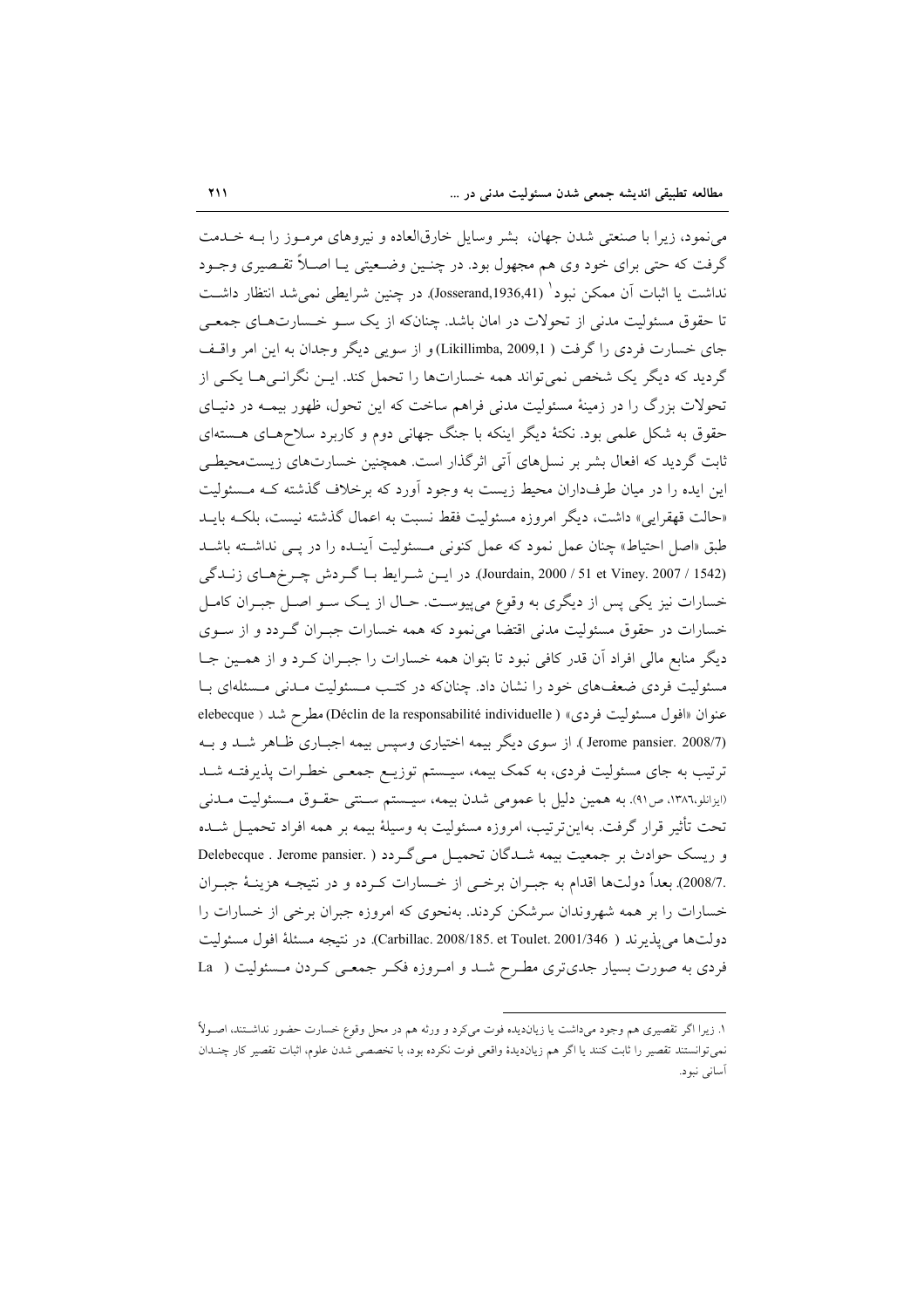collectivization de la responsabilité) در اذهان شکل گر فته است که شکل بسیار عالی این ایـده را می توان در صنعت بیمه مشاهده نمود. نمونهٔ دیگری از جمعی شدن مسئولیت را می تـوان در برخی از نهادهای دیگر مشاهده کرد؛ مانند صندوق تأمین خسارت یا تأمین اجتماعی که سبب می شود مسئولیت جیران خسارت، بین اشخاص متعبدد سرشیکن گیردد ( Légier. 2008/110 et .Delebecque . Jerome pansier. 2008/8. در حقوق ايران نمونة اعلاي جمعي شـدن را در نهـاد بیتالمال و عاقله و مسئولیت خویشان می توان یافت. به همین دلیـل امـروزه نبایــد چنــدان بـر اصل شخصی بودن مسئولیت تکیه نمود و در عصر کنـونی یکـی از اهـداف مـسئولیت مـدنی، تحمیل مسئولیت بر شخصی است که بهتر جبران خـسارت را تـضمین مـی نمایـد ( . Benabant  $(2005/392)$ 

#### ٢. تضعنف اصل تناسب مسئوليت با تقصير

در حقوق سنتي، يكي از اصول مسئوليت «اصل تناسب مسئوليت بــا تقــصير» ( Le principe de proportionnalité de la responsabilité à la faute) است. برمبناي اين اصل هر شخصي بـه انـدازه تقصير خود، مسئول مي باشد (Claire.Restoux.1998/.203). بــه همـين دليـل از منظـر مـسئوليت مدنی سنتی، قاعدهٔ کلی این است که مسئولیت مدنی بر مبنای اصل تقصیر استوار است ( .Smith 319-334 / 1917). از سوی دیگر امروزه ثابت شده است که با تئوری تقصیر بسیاری از خسارات قابلیت جبران ندارد، زیرا گذشته از دشواری اثبات تقصیر، در مـواردی اصـلاً تقـصیری وجـود ندارد. به همین دلیل امروزه در دیوان عالی فرانسه به جای تقصیر به تئوری تعهد ایمنی استناد می شود (Tourneau. 2011/923). اکنون طبیعی است که با کسمرنگ شـدن اصـل تقـصیر، اصـل تناسبِسازی مسئولیت با تقصیر نیز چندان کارایی ندارد. از سوی دیگر تضعیف نقش تقصیر به عنوان مبنای مسئولیت مدنی با مسئلهٔ افـول مـسئولیت فـردی گـره خـورده اسـت ( .Carbillac .2008/185). زيرا اگر مسئوليت فردي زوال پذيرد، ديگر اصولي ماننـد اصـل تقـصير يـا اصـل تناسب مسئولیت با تقصیر، کارایی عملی خود را از دست میدهد؛ بنابراین از آثار جمعی شدن مسئوليت، مي توان به تضعيف نقش تقصير و اصل تناسب مـسئوليت بــا تقـصير اشــاره نمــود (Jourdain, 1997 / 496 et Lambert-Faivre, 1994 / 81).

# دوم، جمعی شدن مسئولیت

١. اجتماعي شدن جبران خسارت يا محو شدن مفهوم مسئوليت؟ امروزه يكي از مباحث جديد جمعي شدن، بحث «محو شدن مفهوم مـسئوليت» ( L'effacement de la notion de responsabilité ) است؛ چنانکه عدمای معتقدند سرانجام مفهوم مسئولیت مــدنبي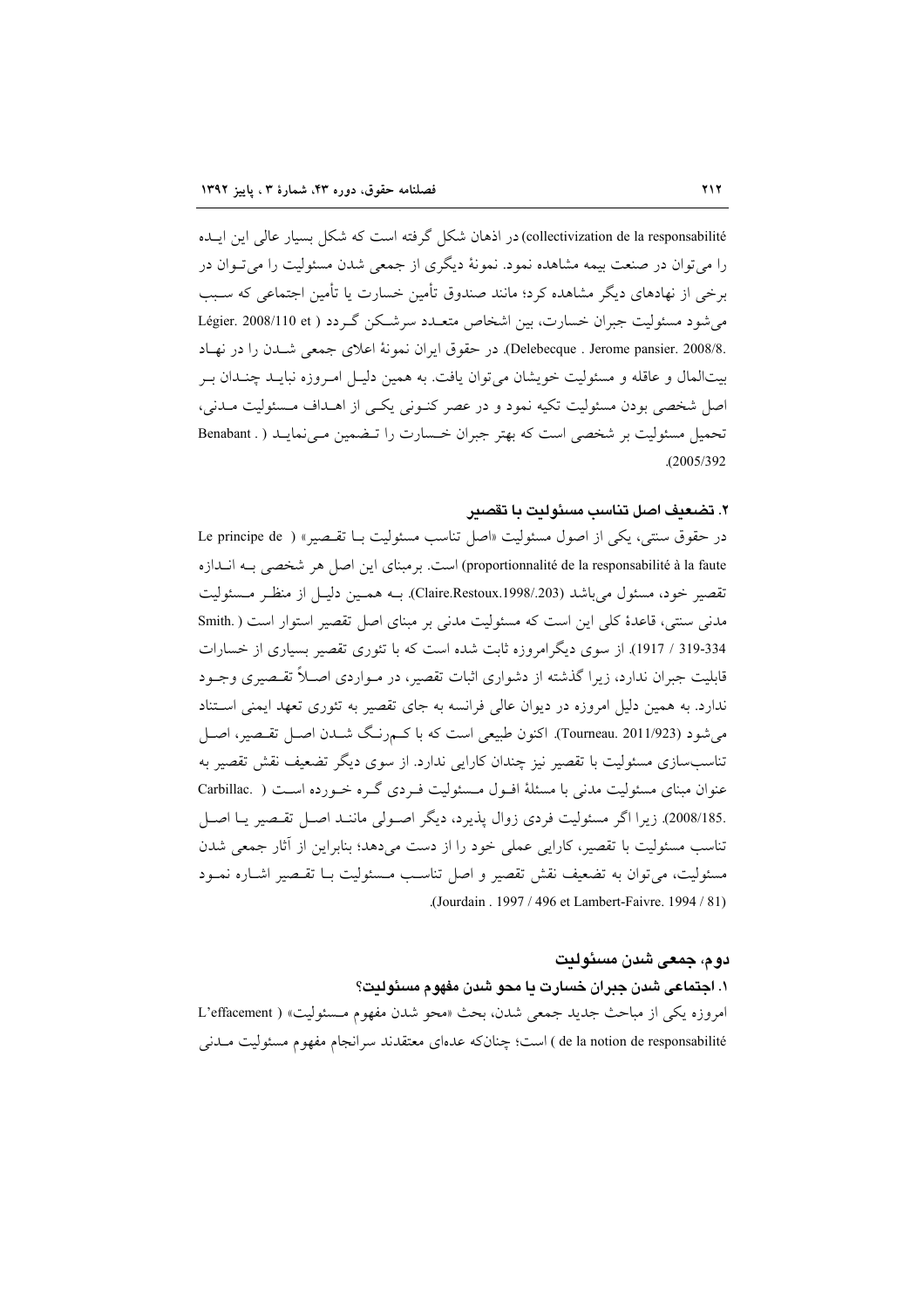محو خواهد شد، زيرا براي تحميل جبران خسارات برعهدهٔ جمع، گويـا لازم نيـست تـا طبـق قواعد عمومي بتوان مسئوليتي بر ديگران بار نمود. همچنين از يک سو مفهوم خطرات اجتماعي ظهور يافته و جبران خسارت بهوسيلة ايدة خطرات اجتماعي مورد پوشش بيمهاي قـرار گرفتـه ودر عمل در بیشتر مواردی که یک خسارت بدنی محقق می گردد، جبران ضرر بــهوسـیلهٔ نهـاد تأمين اجتماعي انجام مي يذير د (.Delebecque . Jerome pansier. 2008/8). از سوي ديگــر مــوارد جبران خسارت توسط صندوق تأمین بسیار گسترده شده است. بـرای مثـال در مـورد حـوادث رانندگی که مسئول مشخص نیست یا نمی تواند خـسارت را جبـران کنـد، جبـران خـسارت از سوی صندوق تأمین انجام می شود. در حقوق فرانسه حتی در مورد خسارات بــدنی کــه فاعــل فعل زیانبار ناشناس یا معسر است، جبران از سوی این صندوق صورت می پذیرد. در نتیجه در گذشته با تحقق زیان، حقوقدانان در صدد تعیین مسئول و مقصر بر میآمدند، اما امروزه بیشتر به خسارات و جبران آنها می|ندیشند. گویـا در ایــن مــوارد فاعــل از یــاد مــی رود و بیــشتر بــه زیاندیده و جبران خسارت وی توجه میشود. بنابراین شاید مسئولیت مدنی بـه مفهـوم سـنتی خود از حقوق رخت بربندد. این ایده نیز در مواردی خـود را در حقـوق موضـوعه نـشان داده است. برای مثال در حقوق فرانسه بـا قـانون ۳۰ ژانویـه ۱۹۷۷ یـک کمـسیون بـرای جبـران خسارت زيان ديدگان ناشي از تخلفـات (CIVI) ( La commission d'indemnisation des victimes d'infraction) بهوجود آمد (Rajot. 2009/4) و در نهایت مضمون این قـانون در مـواد ۳-۷۰۲ تـا ۰۱٤– ۷۰۲ قانون آيين دادرسي كيفري فرانسه قابل مشاهده است كه بر مبناي اين مواد با احـراز شرایطی در موردی که زیاندیدگان ناشی از تخلفات از راههای عادی نتوانستهاند به یک جبران خسارت كافي و مؤثر دست يابند، خسارت أنهـا جبـران مـي گـردد (Groutel. 2009/4). بــديهي است که این جبران نشاندهندهٔ یک پارانــه در راسـتای یـک تکلیـف در خـصوص تعــاون و Delebecque . Jérome pansier 2008 /9 et Daligand . Loriferne . ) حتماعي است ( (Raynaud . Roche.1992/20)؛ حتى به نظر برخى، خـسارت ناشــى از حــوادث طبيعــى ( .Leduc 2001/1) يا خسارت ناشـي از تروريـسم ( 75/ Harrois. 2004/17 et Renoux. Roux . 1993) و يـا خسارات ناشی از برخی از بیماریها مانند ایدز یا بیماریهای ناشی از خون آلوده میتوانـد از دارایی این چنین صندوقهایی جبران گردد. همانگونه که بر اثر شیوع بیماری ایدز در فرانسه، صندوقی برای جبران خسارت قربانیان این بیماری تأسیس شده است ( / Lambert-Faivre. 1993 1). به نظر برخی به جای مسئولیت مدنی ایجاد یک رشتهٔ جدید بـا عنـوان «حقـوق حـوادث» (Droit des catastrophes) لازم است تا خسارات طبیعی نیـز جبـران گـردد ( Lienhard. 1995 91). عدمای دیگر از این حقوقدانان در شرایط کنونی از «اجتمـاعی کـردن جبـران خـسارت» ( Socialisation de l'indemnisation) سخن به میان آوردهاند. از این منظر دیگر جب ان خـسارت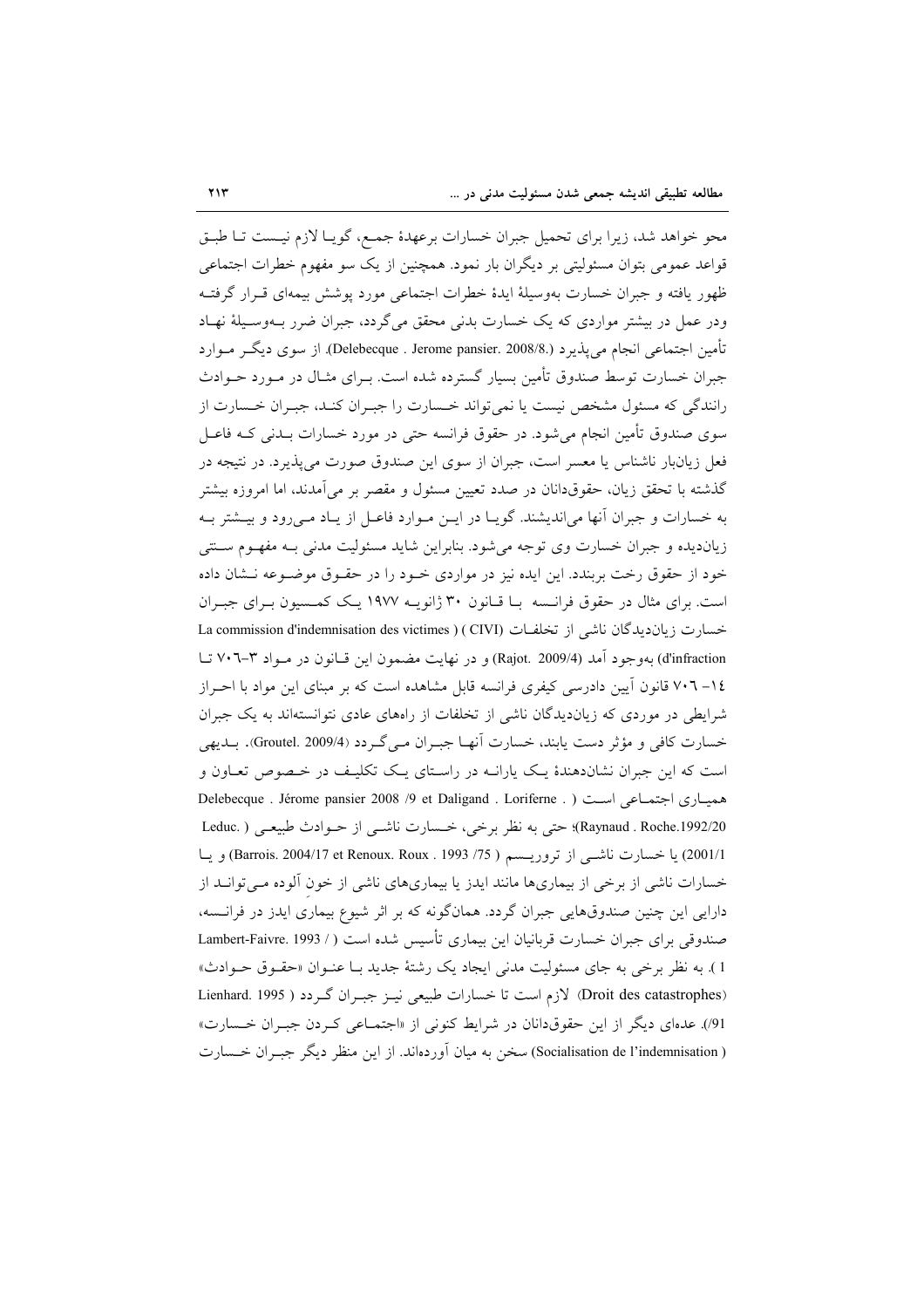به عهدهٔ حقوق مسئولیت مدنی نیست، بلکه جبران خسارت می تواند بهوسیلهٔ نهادهای دیگ ی مانند بيمه مسئوليت يا بيمه تأمين اجتماعي يا گسترش تعهدات دولت به جبران خسارات انجام شود (241 /Friedmann. 1949). البته گفتنی است که جبران توسط بیمه، کامل نیست و بـا توجـه به سقف بیمه همیشه مقداری از خسارت جبران نمی شود. اما این مزیت را دارد که زیاندیده با اعسار رو به رو نمی شود و جبران بخشی از خسارات از سوی بیمه قطعـی اسـت. بـه عبــارت دیگر در حقوق مسئولیت مدنی سنتی، اصل کامل جبران خسارت اقتضا دارد تا همه خــسارات جبران گردد، اما در عمل همیشه فقط برخی از اشخاص بـه جبـران خـسارت کامـل دسترسـی می پابند و برخی نیز با توجه به اعسار خوانده از جبران خسارت کامل محروم می ماننـد. امــا بــا تحولات ايجاد شده و با توجه به جمعي شدن جبران و كمك صنعت بيمه، همه مـي تواننـد بـه جبران خسارت دست پیدا کنند و دیگر بیم اعسار مسئول، وجود ندارد. اما با توجـه بـه سـقف یوشش بیمهای، ممکن است فقط تا حدودی خسارات جبران گردد. بهاین ترتیب، معادلهٔ سـنتی «جبران خسارت براي برخي، اما جبران كامل» جاي خود را به معادلهٔ جديدي با عنوان «جبـران خسارت برای همه، اما جبران تا مقداری از خسارت» مـی دهـد ( .Delebecque . Jerome pansier . 2001/346 .Doulet. 2001/346 )؛ چنانکه امروزه «مسئول، بدهکار حق بیمه و زیاندیده طلبکار مبلغي از يک جمعيت است».

#### ٢. ابقاي حقوق مسئوليت مدنى

با وجود ظهور انديشهٔ جمعي كردن خطرات، به نظر مي رسد حقوق مسئوليت مدنى قابل محــو شدن نبوده، به حیات خود ادامه خواهد داد. اندیشهٔ «جبران همهٔ خسارت برای همه» می طلبد تا رشتههای حقوقی دیگری مانند حقـوق بیمـه بــا حقـوق تــأمین اجتمــاعی بــه یــاری حقــوق مسئولبت مدنی بشتابند. بهاین ترتیب تا سقف پوشش بیمهای این تضمین وجود دارد که جبران خسارت تا این مقدار قطعی است و برای مازاد بر تعهدات شرکتهای بیمه یـا ســازمان تــأمین اجتماعي نيز مي توان با كمك حقوق مسئوليت مدنى سنتى بقيه خسارات را جبـران نمـود. ايـن امر نشان می،دهد که ظهور نهادهایی مانند بیمه یا تأمین اجتمـاعی بـه معنـی حـذف مـسئولیت مدنی نیست، زیرا حتی اگر خسارت از سوی بیمه جبران شـود، شـرکت بیمـه حـق دارد طبـق قواعد عمومي مسئوليت مدني، به فاعل مراجعه كنـد ( Renoux. Roux . 1993/75). همچنـين در بیمه سقف خاصی وجود دارد و در عمل زیاندیده برای جبران مازاد بر سـقف مزبـور، مجبـور است تا به قواعد عمومی مسئولیت مدنی پناه برد. وانگهـی در عمـل شـرکتهـای بیمـه زیـان معنوی را جبران نمی سازند و زیاندیده باید طبق قواعد مسئولیت مدنی خسارت را مطالبه کند. بنابراین عملاً شرکتهای بیمه نمی توانند خسارت زیاندیـده را بـه نحـو کامـل جبـران ســازند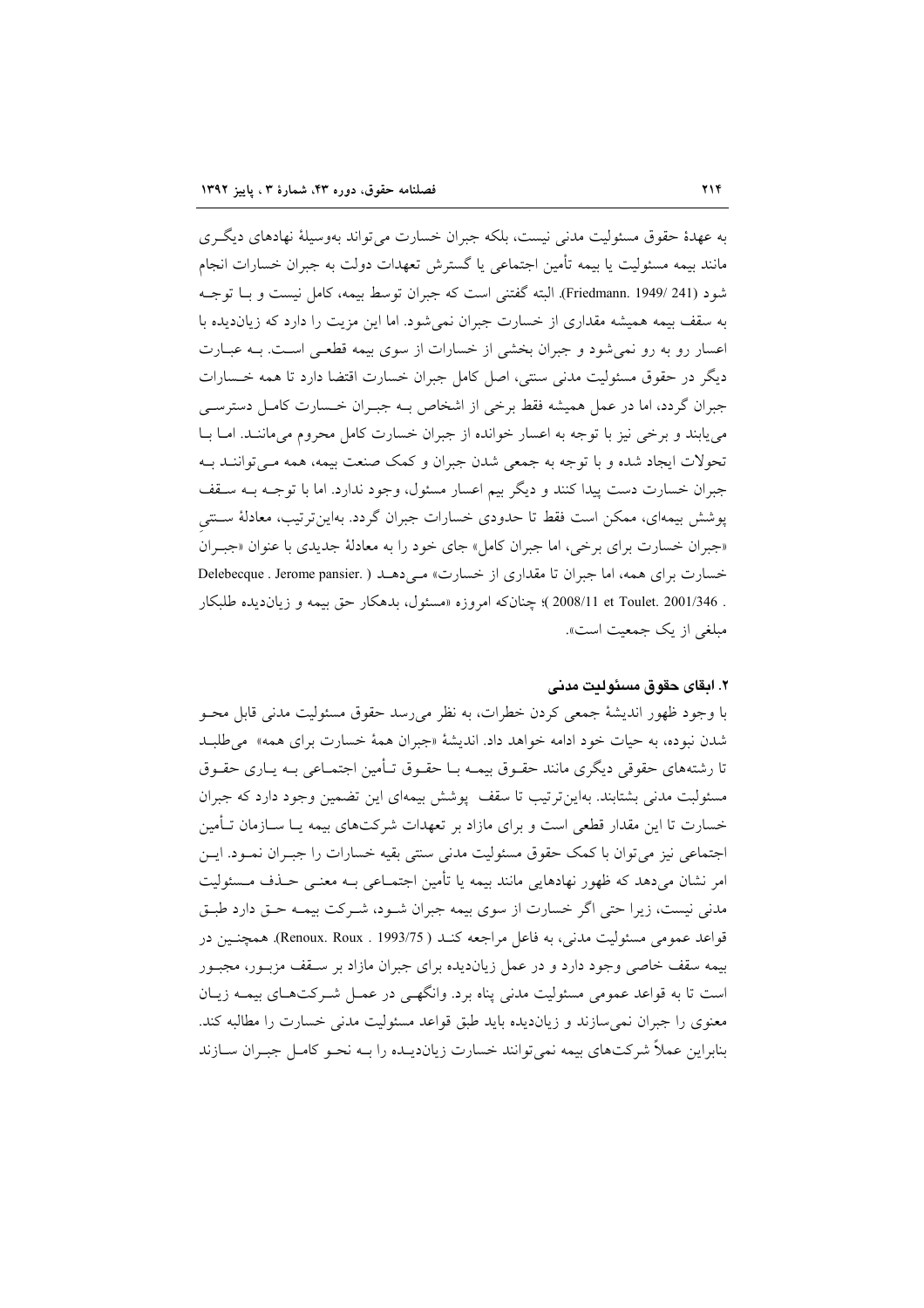(Lambert-Faivre.2004/352\_N.229). يس أنجه تا ديروز به شكل «رقابتي» بين مسئوليت مدني و بيمه ظاهر مي شد (Josserand.1936/41)، امروزه مبدل به «رفاقتي» شـده كـه حقـوق مـسئوليت مدنی و بیمه را به منزلهٔ دو امر لازم و ملزوم یکدیگر در راستای جبران خسارت نشان میدهد. بهاین ترتیب باید با حقوقدانانی همداستان شد که معتقدند اجتماعی کردن خسارات و خطـرات به منزلة حذف مسئوليت مدنى نيست (Pignerol. 2005 / 2213).

# كَفتار سوم– آثار پذيرش انديشهٔ جمعی شدن مسئوليت نخست، تأثير جمعي شدن مسئوليت بر قانونگذاري

جمعی شدن در تحول قوانین مؤثر است. تحولاتی کـه در زمینـهٔ قـانونگـذاری در فرانـسه در سالهای ۱۹۷۷م رخ داد، حکایت از این داشت که قانونگذار بـه ایـن نتیجـه رسـیده بـود کـه نمی توان با محصور نمودن مسئولیت مدنی در الفاظ و اصول خشک به جبران خـسارت کامـل دست یافت (4/Groutel. 2009). عقل میپذیرد که گاه جبـران خـسارت از تـوان یـک شـخص خارج است؛ چنانچه در انفجار اتمی و یا توزیع خون اَلـوده و یـا عملیـاتی تروریــستی، کـدام شخص می تواند چنین خساراتی را جبران سازد؟ همین دلایل کافی است تا قانونگذار فرانسه را وادار کند تا در قانون اّیین دادرسی کیفری، صندوق تأمین با مسئولیت وسیع پیش،پینـی کنــد .(Lambert-Faivre.  $1993/1$ )

## دوم، تأثير جمعي شدن مسئوليت بر زيان،ديده و فاعل فعل زيانبار

جمعي شدن مسئوليت مدني به نفع زيانديده است (Viney. 1995/84). با جمعي شدن مسئوليت زیاندیده، نیازی به اثبات تقصیر نیست. همچنین از نظر روانـی در مـواقعی کـه زیـاندیـلـه درمي يابد كه خساراتْ بيمهشده يا صندوقي براي جبـران وجـود دارد، بيــشتر مايـل بــه مطالبــهٔ خسارات است. از سوی دیگر اگر مسئولیت جمعی باشد و فاعل فعل زیـانبـار، جمعـی را در کنار خود مهبای جیران خسارت ببیند، دیگر زباندیده را به عنوان دشمن نمی بیند. بهاین ترتیب، فاعل خود زیاندیده را به شرکت بیمه راهنمایی میکنـد، زیـرا مـدیون جبـران خـسارت گویـا جمعيتي است كه بيمه يا تأمين اجتماعي يـا صـندوق تـأمينْ نماينــدگان أنهـا هــستند ( .Viney  $(1995/36)$ .

# سوم، تأثير جمعي شدن مسئوليت بر روية قضايي

اندیشهٔ جمعی شدن مسئولیت هنوز در سطح دکترین است و در حقوق ایران بر این مبنــا رأیــی وجود ندارد. در حقوق فرانسه نیز وضع تقریباً به همین نحو است، امـا همـین ایـده کـه ذهـن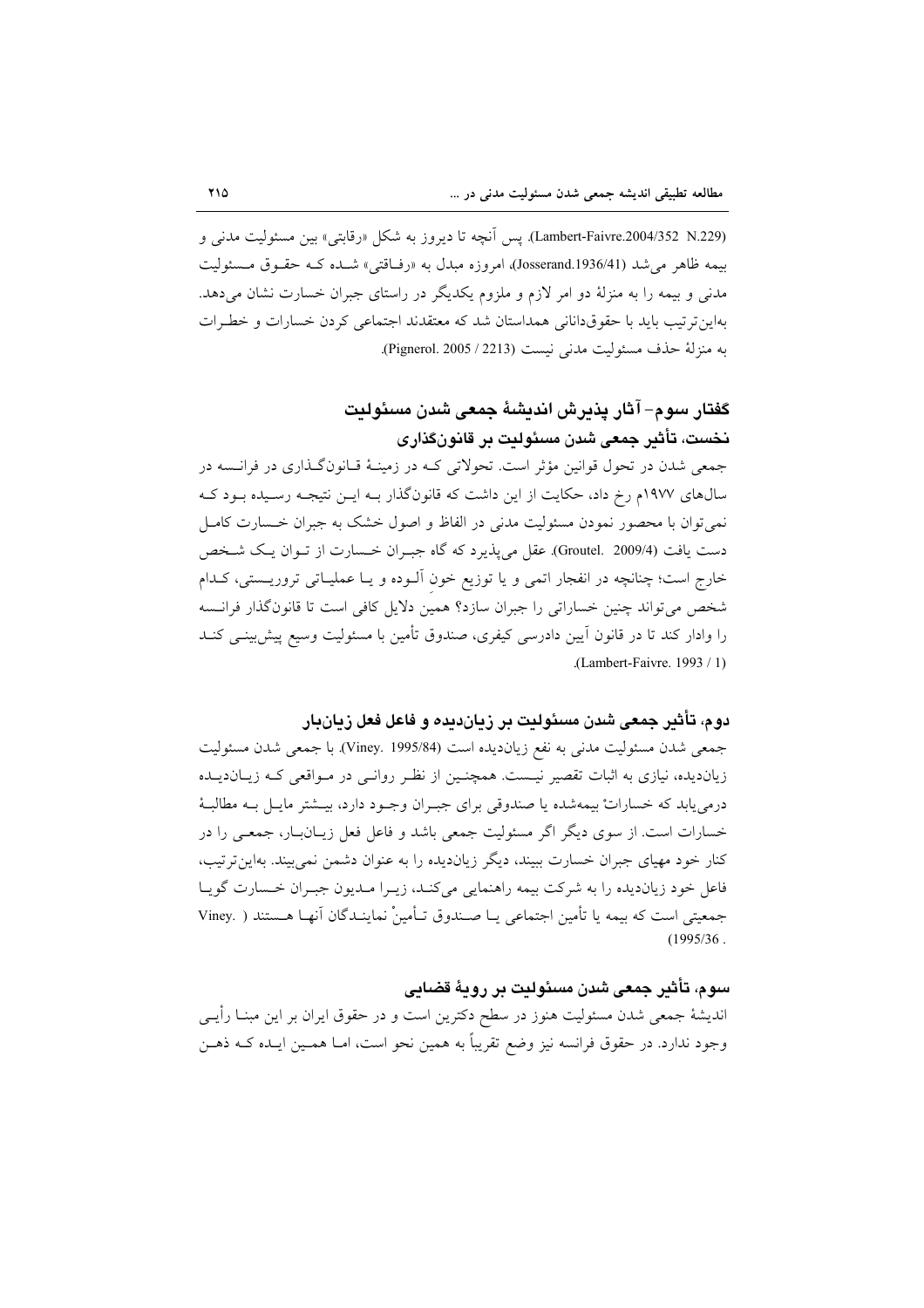دکترین را به خود مشغول داشته، به طور غیرمستقیم در رویهٔ قضایی فرانسه اثر گذاشته و یکبی از آرای بسیار معروفی که تحول عظیمی در مسئولیت مدنی فرانسه به وجود آورده، تصمیم ۲۹ مارس ۱۹۹۱ مشهور به تصمیم «بلیک» (Blieck)است کـه اصـلی بـا عنـوان «اصـل عمـومی مسئوليت ناشبي از فعبل غيبر» (Le principe général de responsabilité du fait d'autrui) ايجباد نمود".(Malinvaud,2005 /334 et. Carbillac,2008/.203et Fabre-Magan,2007/318). مادة ١٣٨٤ ق .م. ف تا سال ۱۹۹۱م بیانگر تعدادی استثنا بود و مسئولیت ناشی از فعل غیر قاعدتاً بایــد بــه صورت مضيق تفسير مي شد ( , Lapoyade .Dechams,1998/185 et Radé. ,2007/1et Martini Losfeld , 2000 /92 et v.Jeuland,2009/90 et.v. Bllot –Léna,2008 /293)، اميا بيا صيدور تنصميم «بليک» (Blieck)، يک قاعده شد. تأثير ديگر ايدهٔ جمعے شـدن، در تـسهيل شـرايط مـسئوليت مدنی دولت است. امروزه دولت حتی نسبت به خسارات ناشی از حــوادث غیرمترقبــه مــسئول جبران خسارات است (زرگرش، ۱۳۸۵، ص۳۹) و دولتها نسبت بـه خـسارات ناشـی از اعمـال حاکمیت نیز ضامن بوده، در این راستا لایحهای نیـز طـرح شـده اسـت (صـفایی، ۱۳۸۵، ص١٧). در عرصهٔ بینالمللی نیـز در رویـهٔ قـضایی مـیتوان شـاهد تحـولاتی بـود. در دعـوی «انریلـدز» (Oneryildiz)دادگاه اروپایی با نسبت دادن رانش زمین به دولت ترکیـه، ایـن دولـت را مـسئول جبران خسارات دانست (زرگوش، ۱۳۸۵، ص۳۹). همچنین بر مبنای کنوانسیونهای ویس و پاریس در خــسارات هــستهاي، جبــران خــسارت برعهــدهٔ بهــرهبــردار و دولــت قــرار مــي گيــرد .(Viney.1998/422)

۱. در این پرونده نوجوانی با معلولیت ذهنی به یک مرکز سپرده شده بود و مؤسسهای خصوصی بر آن نظارت داشت. فعالیت مورد نظری که به مؤسسه واگذار شده بود، عبارت بود از کندن و وجین کردن علفهای جنگلی. به دلایلـی ایــن نوجــوان در جریان کار، یک اَتش سوزی به راه انداخت که هکتارها جنگل را به کام خود کشاند. زیاندیدگان بـر علیـه مؤســسه کــه مرکــز مزبور را اداره میکرد دعوایی را مطرح کردند.دادگاه بدوی بر مبنای تقصیر در نگهداری و مراقبت با این دعوی موافقت نمـود و دعوی را وارد دانست. خواندهٔ دعوی یعنی مؤسسه در دادگاه پژوهش از خود دفاع کرد که در خلال روز این نوجوان تحت یک رژیم آزادانه بوده و مؤسسهٔ مزبور هیچگونه مراقبت و مواظبتی را در خلال کار بر روی وی نداشته است؛ بنابراین مسئول نيست (1998/837).Viney . Jourdain.1998 قضات دادگاه پژوهش در توجيه موضع خود مبني بر مسئول دانستن مؤسسه ب «خطر ایجادشده» (Risque crée) برای اشخاص ثالث استناد می جستند که اعمال یک رژیم آزادانه در رفتـار و نگهــداری از چنین نوجوانی برای اشخاص ثالث خطراتی را ایجاد میکند( viney.Jourdain.1998/838). شرایط آن زمان در فرانسه به نوعی بود که دادگاه پژوهش بهخوبی می توانست انتظار آن را داشته باشد که رأی وی نیز مانند دیگـر آرایـی کـه قـبلاً چنـین موقعیتی را در گسترش موارد مسئولیت مدنی ناشی از عمل غیر اتخاذ کرده بودند، توسط دیوان عالی کشور نقض خواهد شد. اما این انتظار چندان با واقعیت همهنوا نشد و دیوان عالمی کشور فرانسه راه حل دادگاه پژوهش را تأیید کرد.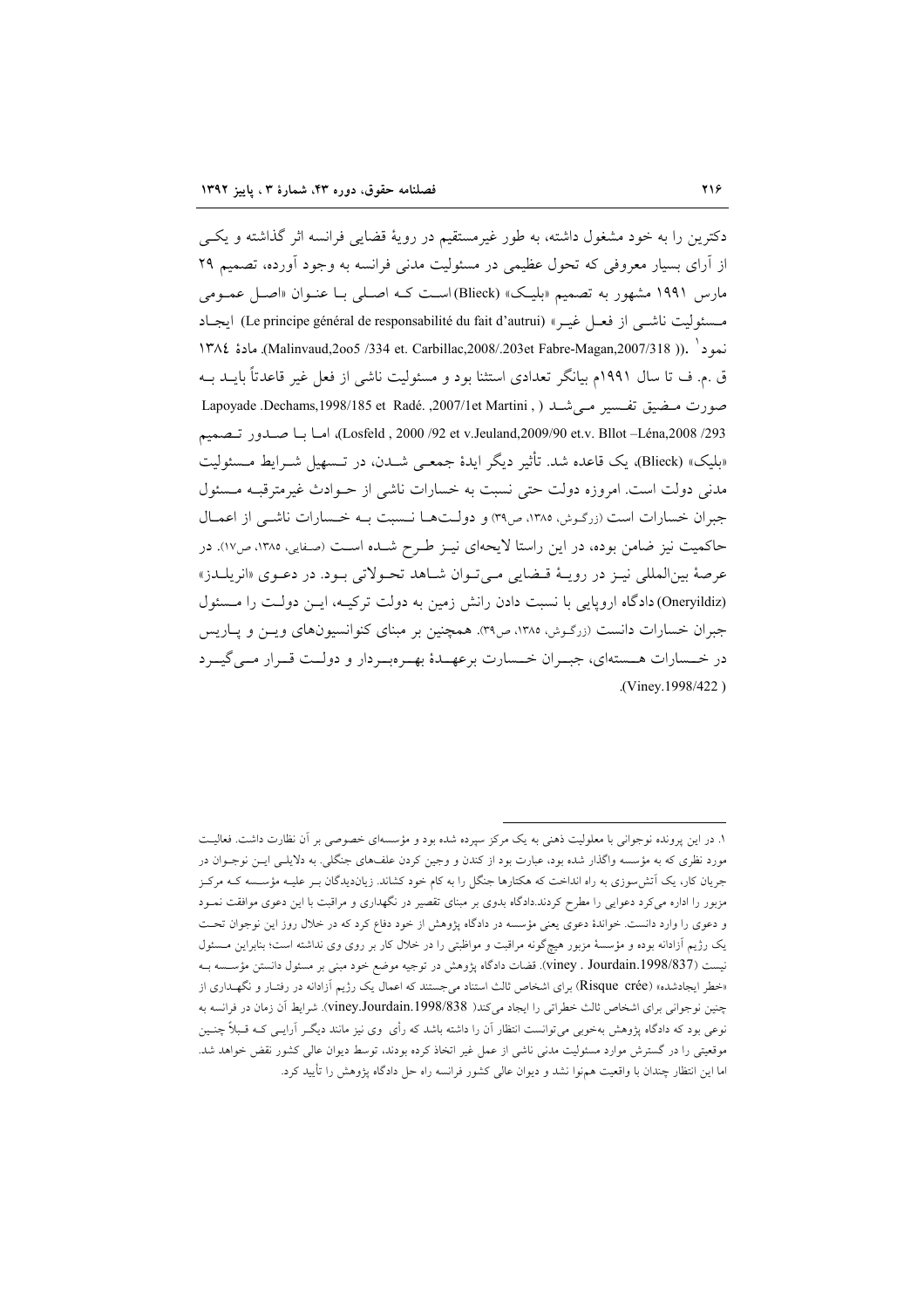# چهار م، تأثیر جمعی شدن مسئولیت مدنی پر توسعه و پیشرفت

اکتشافات و اختراعات به همان اندازه که مفید هستند، خطرناک هم می باشند. در مواردی، ترس از این خطرات بر نظریات حقوقی بی¤نثیر نبوده است. اگــر نوشــتههــای «ژوســران» و «ســالی» مطالعه شود، آنگاه قابل درک است که چگونه همین ترس به تولد «تئوری خطر» انجامیده است (Josserand.1936/41). از طرفی نمی توان قربانیان پیشرفت علم و تکنولوژی را بدون جب ان در جامعه رها نمود (بابایی،۱۳۸۰، ص۷۷). اگر همهٔ جامعــه از دسـتاوردهــای علمــی بهـر ممنــد گردنــد، ناعادلانه است كه فقط عدهاي از آن متضرر شوند. پس بهتر است با اجتماعي كـردن خطـرات، جبران این زیان نیز برعهدهٔ جمع قرار گیرد.

## گفتار چهارم، ارائهٔ راهکارهای عملی مشابه در حقوق فرانسه و ایران

ایدهٔ جمعی شدن مسئولیت که در گذشته نیز بی سابقه نبوده، به مفهوم علمی و نـوین محـصول تراوش يافتهٔ ذهن دكترين است. اگرچه اين ايده هنوز بهصورت نص قانوني نيـست، امـا ايجـاد صندوقهای جبران خسارت نتیجهٔ این طرز تفکر است. در حقوق ایران این صندوق در قیانون بیمهٔ اجباری وجود دارد، اما در حقوق ایران ایجاد یک صندوق بـه نـام بیــتالمـال مــی توانــد تمهیدی در گسترش مسئولیتهای این صندوق باشد. یکی از ایـن راهکارهـا ایـن اسـت کـه می توان مسئولیت بیتالمال را گسترش داد، زیرا یکی از مبانی توجیـه مـسئولیت بیـتالمـال، حفظ دماء مي باشد (مغرب) ١٣٨٣،ج٢، ص٣٠٢؛ مصطفوي، ١٤١٧، ص١٢٦). بــه مــوازات آن ماننــد حقــوق فرانسه می توان صندوقهای تأمینی را طراحی نمود تـا در مـواردی کـه امکــان جبـران از نظـر اقتصادی برای فاعل ممکن نیست، زیان از طریق صـندوق جبـران شـود و شخـصیت حقـوقی صندوق، قائمهقام زيانديده شده و بتوانـد خـسارات را از فاعـل مـسترد دارد. پيـشنهاد ديگـر، گسترش بیمه و فرهنگ بیمه در سطحی گسترده ٰ و نیز گسترش مسئولیت مدنی ناشی از عمــل غد است(Radé, 2005/11).

#### نتىحە

یکی از اصول کلاسیک مسئولیت مدنی، اصل شخصی بودن مسئولیت است. ظهـور ایــن اصــل نشانگر رشد و تعالی این رشته در مقطعی از زمان می باشد. باوجوداین، حقوق مسئولیت مــدنی رشتهای است که اندیـشهٔ جبـران خــسارت در اَن سـبب مـیشـود کــه حتـی گــاه اصــول نیـز

۱. برای مثال، به جای تکیه بر برائت پزشک، میتوان نوعی بیمهٔ اجباری طراحی کرد که حق بیمهٔ اَن برعهدهٔ پزشک و بیمـار باشد تا در صورت وقوع خسارت، بیمه خسارت را بپردازد. با این روش، بیمار به راحتی تن به درمان داده، پزشک نیز بهدنبال كسب برائت نخواهد بود.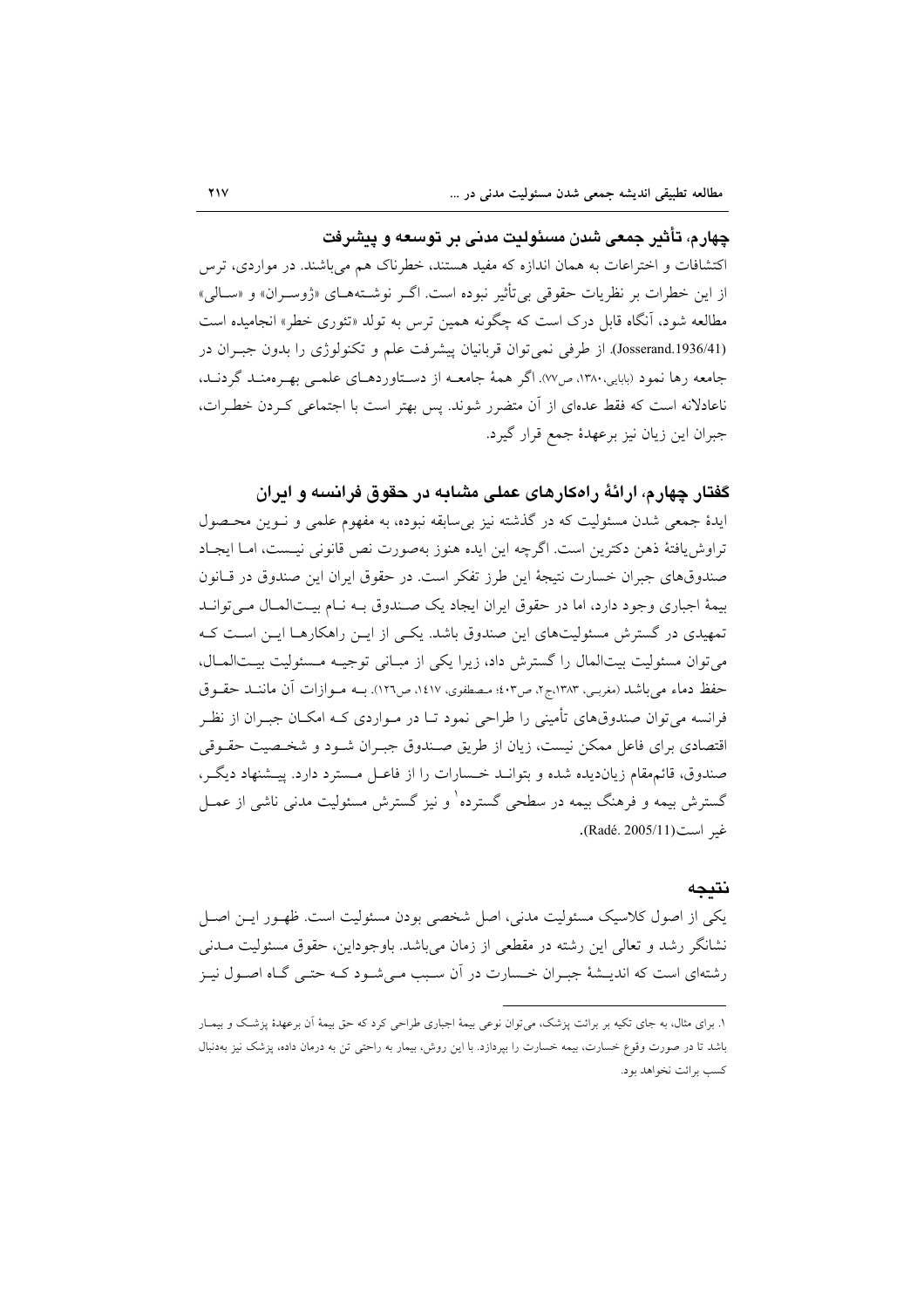تحتالشعاع قرارگرفته متحول شود. امروزه ظهور خـسارات جدیــد بــا تــأثیرگــذاری بــر اصــل شخصی بودن، سبب شده تا زمزمههایی در دکترین مبنبی بـر جمعـی سـازی مـسئولیت مـدنی بهگوش رسد که در برخی از رژیمهای حقوقی میتوان این اندیشه یعنی تحمیل مسئولیت بـر دیگران و سرشکن نمودن مسئولیت را مشاهده نمود. در حقوق ایران نیز این ضرورت به چشم می خورد و از قانون گذر انتظار می رود تا این امر را در وضع قواعـد مـورد لحـاظ قـرار دهـد. همچنین رویهٔ قضایی میتواند بر ضرورت اصل شخصی بودن کم تر اصرار ورزد و با توسل بـه روح جدیدی که در حال دمیده شدن در کالبد مـسئولیت مـدنی اسـت، خـسارات بیـشتری را جبران سازد.

# منابع و مآخذ

# الف) فارسى

#### - كتابها

۱. آیوامی، هاردی (۱۳۷۵). حقوق دریائی. ترجمه، دکتر منصور پورنوری، چ۱، مؤسسهٔ انتشارات جهاد دانشگاهی ۲. ایزانلو، محسن (۱۳۸٦). <mark>شروط محدود کننده و ساقط کننده مسئولیت در قراردادها.</mark> چ۲، شرکت سهامی انتشار، ۳. امید، هوشنگ (۱۳۵۳). **حقوق دریایی** ج۲،چ۱، چاپخانهٔ زیبا. ٤. بابایی، ایرج (١٣٨٦). حقوق بیمه. چ١، سازمان مطالعه و تدوین کتب علوم انسانی دانشگاهها. ۵. بادینی، حسن (١٣٨٤). **فلسفه مسئولیت مدنی**.چ۱، شرکت سهامی انتشار. ٦. باهری، محمد. داور. میرزا علی اکبر خان(۱۳۸۰). **نگرشی بر حقوق جزای عمومی**. چ ۱، انتشارات مجد. ۷. خامنهای، سید محمد(۱۳۵۹). بیمه در حقوق اسلامی چ ۱، دفتر نشر فرهنگ اسلامی. ٨ شامبیاتی، هوشنگ (١٣٧٥). حقوق جزای عمومی. ج ١، چ ٧، انتشارات ویستار. ٩. شيباني، احمد على(١٣٥١). كليات علم بيمه.ج ١، چ ١، چاپ زيبا. ۱۰. کینگ. لئونارد ویلیام (۱۳۸۳). **قانون حمورابی**. با تفسیری از دکتر چارلز هورن، ترجمه: اَذروکیــل گیلانــی، چ ۱، مؤســـسهٔ انتشاراتي يويندگان طب. ۱۱. محقق داماد، سید مصطفی (۱۳۷۹). **قواعد فقه. بخش جزایی**، ج ٤، چ ١، مرکز نشر علوم انسانی. ۱۲. محمود صالحی، جان علی (۱۳۸٤). حقوق بیمه. چ۲، پژوهشکدهٔ بیمه وابسته به بیمه مرکزی. ۱۳. معتمد، محمد علی (۱۳۵۱). حقوق جزای عمومی. ج ۱، چ ۱، انتشارات دانشگاه تهران. ١٤. وليدى، محمد صالح (١٣٧٨). حقوق جزاى عمومى. ج ١، چ ٤، سازمان مطالعه و تدوين كتب علوم انسانى دانشگاهها.

#### – مقالەھا

- ١. بابایی، ایرج (١٣٨٠). مسئولیت مدنی و بیمه. مجلهٔ پژوهش حقوق و سیاست. سال سوم، ش ٤.
- ۲. زرگوش، مشتاق (۱۳۸۵). **مبانی نظری مسئولیت مدنی دولت در حوادث غیر مترقبه**. مجلهٔ حقوق عمومی و حقــوق بــشر، سال اول و دوم، شمارهٔ ۲و۳.
- ۳. صفایی، سید حسین (۱۳۸۵). مسئولیت مدنی موسسات عمومی و بررسی لایحه جدید دولت در این زمینه. مجله حقـوق تطبيقي (دورهٔ جديد)، ش ۱.
	- ٤. محمدي، سميرا (١٣٨٧). ايدز و مسئوليت مدنى دولت. فصلنامهٔ حقوق پزشكي، سال دوم، شمارهٔ ٥.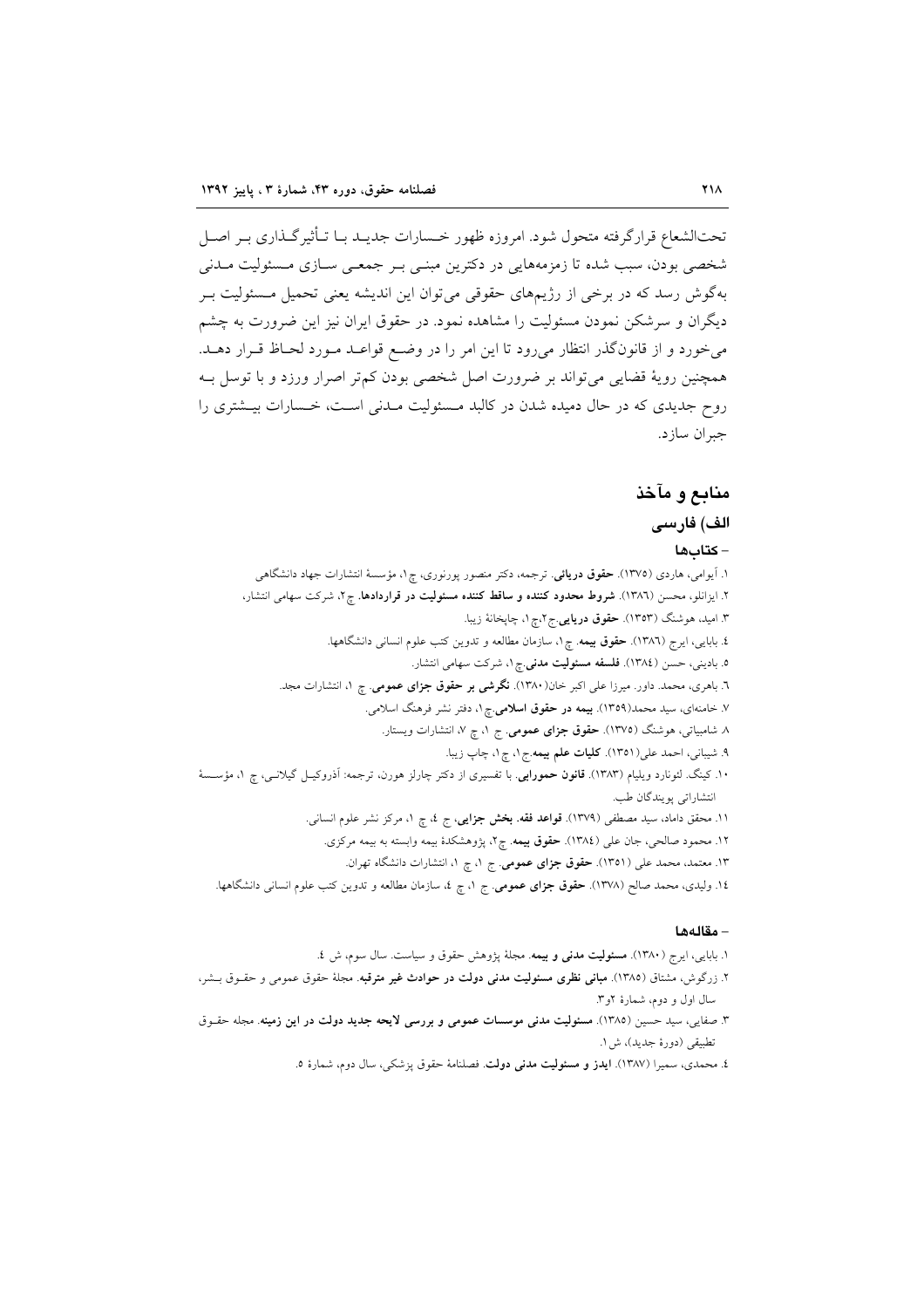ب) خارجى

# - كتاب ها

1- Herring. Jonthan. criminal law. 2004. 1 éd ed. Oxford. University press

- مقالهها

- 1-Friedmann. W. G. 1949 " Social Insurance and the Principles of Tort Liability". Harvard Law Review. Vol. 63. No. 2
- 2-Smith. Jeremiah. 1917. "Tort and Absolute Liability: Suggested Changes in Classification". Harvard Law Review. Vol. 30, No. 4

- فرانسه - كتابها

- 1- Baudry- Lacantinerie. G. 1921. Précis de Droit civil. T.2. 12é.éd. librairie de la société du recueil- siry
- 2- Benabant Alain. 2005. Droit civil .Les obligations. 10é.éd.librairie général de droit et de jurisprudence. Montchrestien
- 3- Bllot Léna (Aurélie) 2008. La responsabilité civile en droit des affaires. Des régimes<br>speciaux vers un droit commun. 1é. éd. L. G. D. J. Lextenso éditions.<br>4- Carbillac. Remy. 2008. Droit des obligations. 8é. éd. Dal
- 
- 5-Cardascia.Guillaume.1998.Réparation et péine dans les droits cunéifor, et le droit romain. in: La responsabilité à travers les age. 1é.éd. E.D. Economica.

<sup>6-</sup>Claire(Anne) Restoux (Maddoli).1998.Responsabilité de l'expert-comtable.1é.éd. Editions Litec.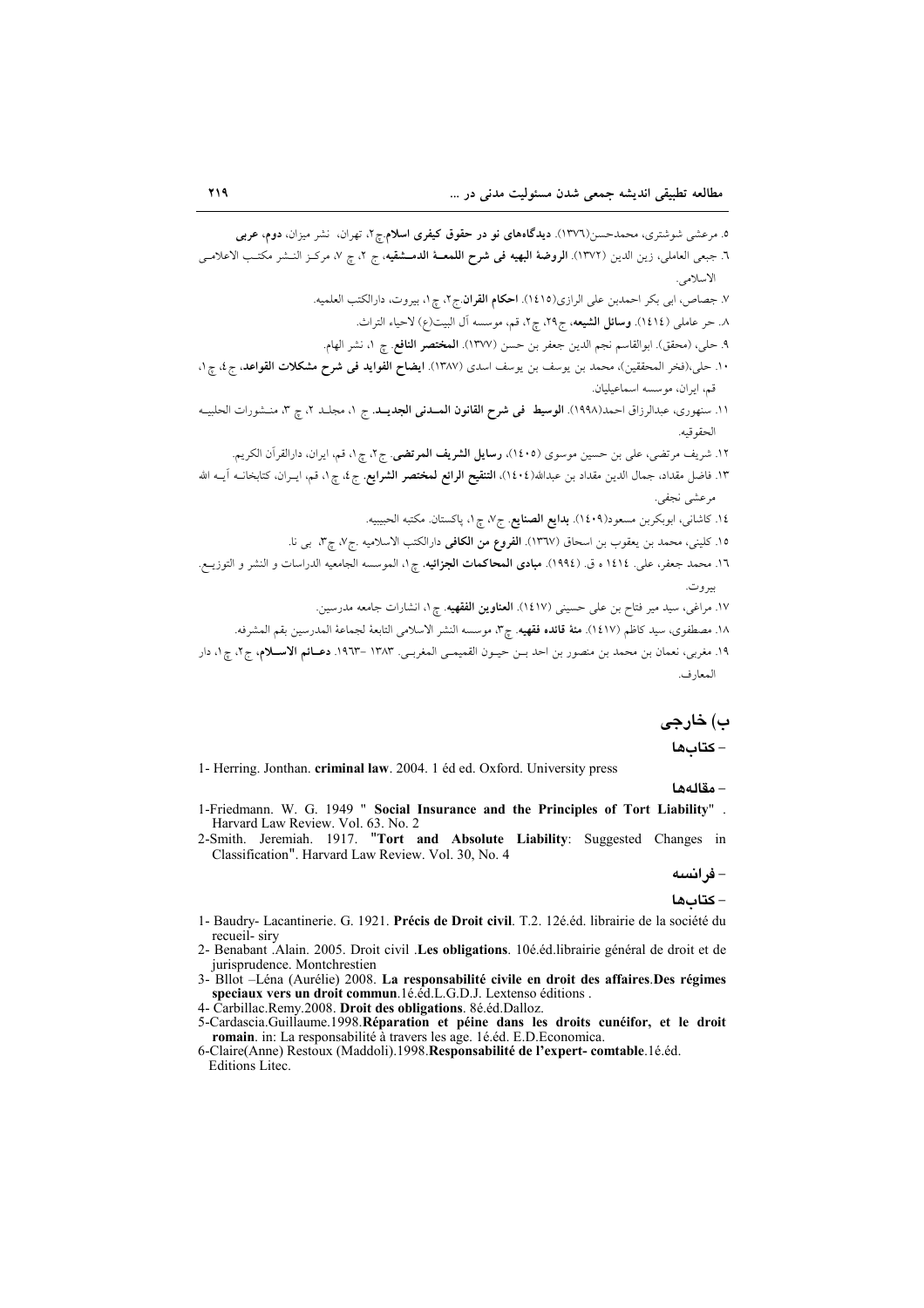7-Colin. (philippe) Maistre du chambon. (patrick). 1999. **Droit pénal général**. 4é.éd. Armond colin

8-Delebecque (Philippe) Jerome pansier (Frederic). 2008. **Droit des obligations**. 4é.éd.LexisNexis.

9- Deroussin.2007. David.**Histoire de droit des obligations**.1é.éd. Economica.

10-Daligand (Liliane) Loriferne (Dominique) Raynaud (Charles-André) Roche (Louis) .1992. **L'evaluation du dommages corporel**. 3é.éd. Edition Alexandre lacassagne

11-Fabre-Magan.(Muriel) .2007.**Droit des obligations. Responsabilité civile et quasicontrats**.1é.éd. Presses universitaires de France

12-Jeuland.Emmanuel.2009.**Droit des obligations**. 3é.éd. Montchrestien. Lextenso. Editions. 13- Lambert-Faivre(Yvonne) .2004.**Droit du dommage corporel**.5é.éd.Dalloz

- 14-Lapoyade .Dechamps.(christien)1998. **Droit des obligations**.1é.éd.ellipes edition marketing S.Q
- 15- Lecourt.Arnaud.**Fiches de droit des obligations**. 2008. 1é.éd.Ellipes edition marketing. S.A

16- Légier.Gérard. 2008. **Droit civil.Les obligations**.19é.éd.Dalloz.

17- Martin.Louis.1896.**Droit civil**.1é.éd.punod et vicq Éditeurs

18- Malinvaud.Philippe.2oo5 . **Droit des obligations**.9é.éd.LexisNexis.Litec

- 19- Martini (philippe) Losfeld (karine ) 2000.**Droit des obligations**.1é.éd.librairie vuibert
- 20- Porchy-Simon(Stéphanie) . 2006. **Droit civil. Les obligations**. 4é.éd.Dalloz
- 22-**Responsabilité individuelle,Garanties collectives**.1998.1é.éd.presses universitaires de france.
- 23- Starck. Boris. **Droit civil. Obligations**. 1972.1é.éd. Librairies technniques.

24- Tourneau.Philippe. 2011. **Droit de la responsabilité et des contrats**. 1é.éd.Dalloz.

- 25-Toulet.Valérie. 2001.**Droit civil. Obligations.Responsabilité civile**. 1é.éd. Centre de publications universitaires.
- 26-Viney. Geneviève.1995. **Traité de droit civil. Introduction à la responsabilité**. 2é.éd. librairie générale de droit et de jurisprudence
- 27-Viney. Geneviève. 1988.**Traité de Droit Civil. Les obligations. La responsabilité**. 1 é.éd. librairie générale de droit et de jurisprudence.
- 28-Viney. Genevieve. Jourdain. Patrice. 1998.**Traité de Droit civil. Les conditions de la responsabilité civile**. 2é. éd. Librairie générale de Droit et de Jurisprudence

 **> - -**

1- Barrois. Hervé. (2004)." **ASSURANCES TERRESTRES . - Assurance contre les actes**  de terrorisme". Responsabilité civile et Assurances.<br>Groutel. Hubert.(2009). "RÉGIMES DIVERS.

2-Groutel. Hubert.(2009). "**RÉGIMES DIVERS. - Indemnisation des victimes d'infraction**". Responsabilité civile et Assurances

- 3-Josserand.(M.Louis) .(1936)." **L a Transformation du droit des obligations depuis la promulgation de code civil français".**In Le droit civil français.1é.éd .Librairie de Recueil **Sirey**
- 4-Jourdain. Patrice. (2000)."**Principe de precaution et responsabilité**". Droit de l'environnement. n° 239
- 5- Jourdain .Patrice. (1997). " **La responsabilité du fait d'autrui fondée sur l'article 1384, alinéa 1er, du code civil est une responsabilité de plein droit**". Recueil Dalloz
- 6-Lambert-Faivre.Yvonne. (1994). " **Fondement et régime de l'obligation de sécurité**". Recueil Dalloz
- 7- Lambert-Faivre.Yvonne. (1993). " **L'indemnisation des victimes post-transfusionnelles du Sida : hier, aujourd'hui et demain**". RTD Civ

8- Leduc. Fabrice.(2001). " **ASSURANCES TERRESTRES . Assurances relatives aux biens . Catastrophes naturelles**". Responsabilité civile et Assurances

9- Lienhard. Claude. (1995). "**Pour un droit des catastrophes**". Recueil Dalloz

- 10-Likillimba. Guy-Auguste. (2009). "**Le préjudice individuel et/ou collectif en droit des groupements**". RTD Com
- 11- Pignerol. Bernard. (2005). " **Responsabilité et socialisation du risque**". AJDA
- 12- Radé. Christophe. (2005). "**DROIT À RÉPARATION . Responsabilité du fait d'autrui . Principe général**". Responsabilité civile et Assurances.